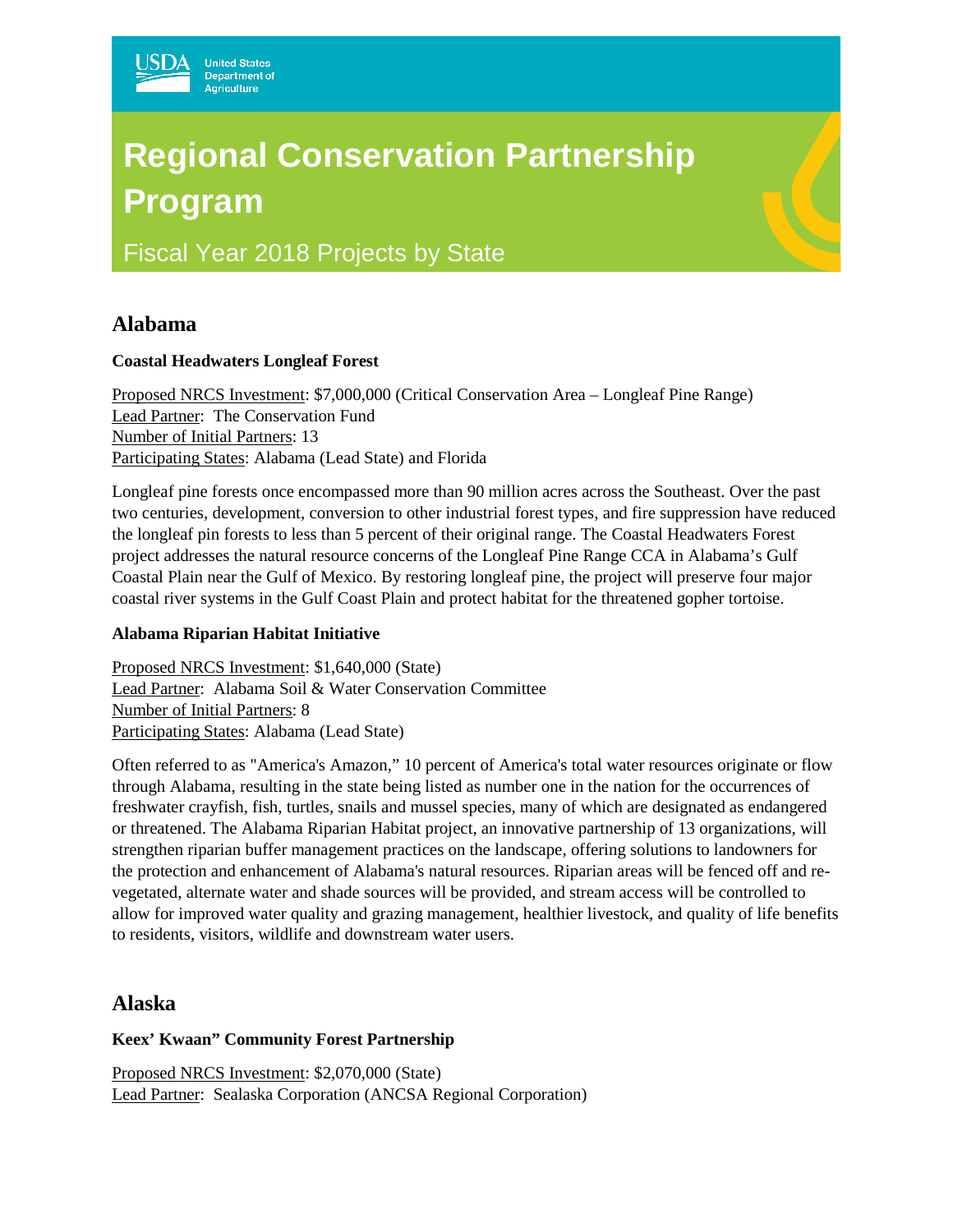Number of Initial Partners: 6 Participating States: Alaska (Lead State)

Sealaska has been working with Alaska Native Village Corporations and several other partners to develop an all-lands, all-hands approach to maximizing rural community benefits from land management activities while improving overall conservation outcomes, especially for Sitka Black-tailed deer and salmon. The Keex' Kwaan' Community Forest Partnership project is modeled off the Hoonah Native Forest Partnership, a successful 2015 RCPP project.

### **Copper Basin Subsistence Landscape Resiliency**

Proposed NRCS Investment: \$1,710,000 (National) Lead Partner: Ahtna Intertribal Resource Commission dba CRITR Number of Initial Partners: 11 Participating States: Alaska (Lead State)

This is a unique, innovative, participative project to bring resources together to address subsistence sustainability through habitat enhancement, wildfire prevention measures and biomass harvest support in the Ahtna Traditional Use Territory, a 26 million acre landscape of the Copper River basin.

# **Arkansas**

### **North Arkansas Quail Focal Landscape Project**

Proposed NRCS Investment: \$700,000 (State) Lead Partner: Arkansas Game and Fish Commission Number of Initial Partners: 7 Participating States: Arkansas (Lead State)

Early-succession habitat has significantly decreased/deteriorated over the last 50-100 years, mainly due to changing land use. This loss of plant diversity and cover has caused declines in northern bobwhites and numerous songbirds. This project utilizes the Environmental Quality Incentives Program and its practices to create early succession habitat to benefit quail, pollinators and other wildlife in northern Arkansas. The objectives of this project align with several initiatives including: the National Bobwhite Conservation Initiative, the Arkansas Wildlife Action Plan, Partners in Flight Landbird Action Plan and the Arkansas Strategic Quail Plan.

### **Carroll County White River Project**

Proposed NRCS Investment: \$590,000 (State) Lead Partner: Carroll County Conservation District Number of Initial Partners: 7 Participating States: Arkansas (Lead State)

Concentrated poultry farming in Carroll County, Arkansas has degraded water quality in the region. Existing animal mortality facilities are inadequate to prevent pathogens from entering local streams and, ultimately, White River. This project will upgrade mortality facilities with new "In Vessel" technology to improve water quality and reduce or eliminate biohazard risk.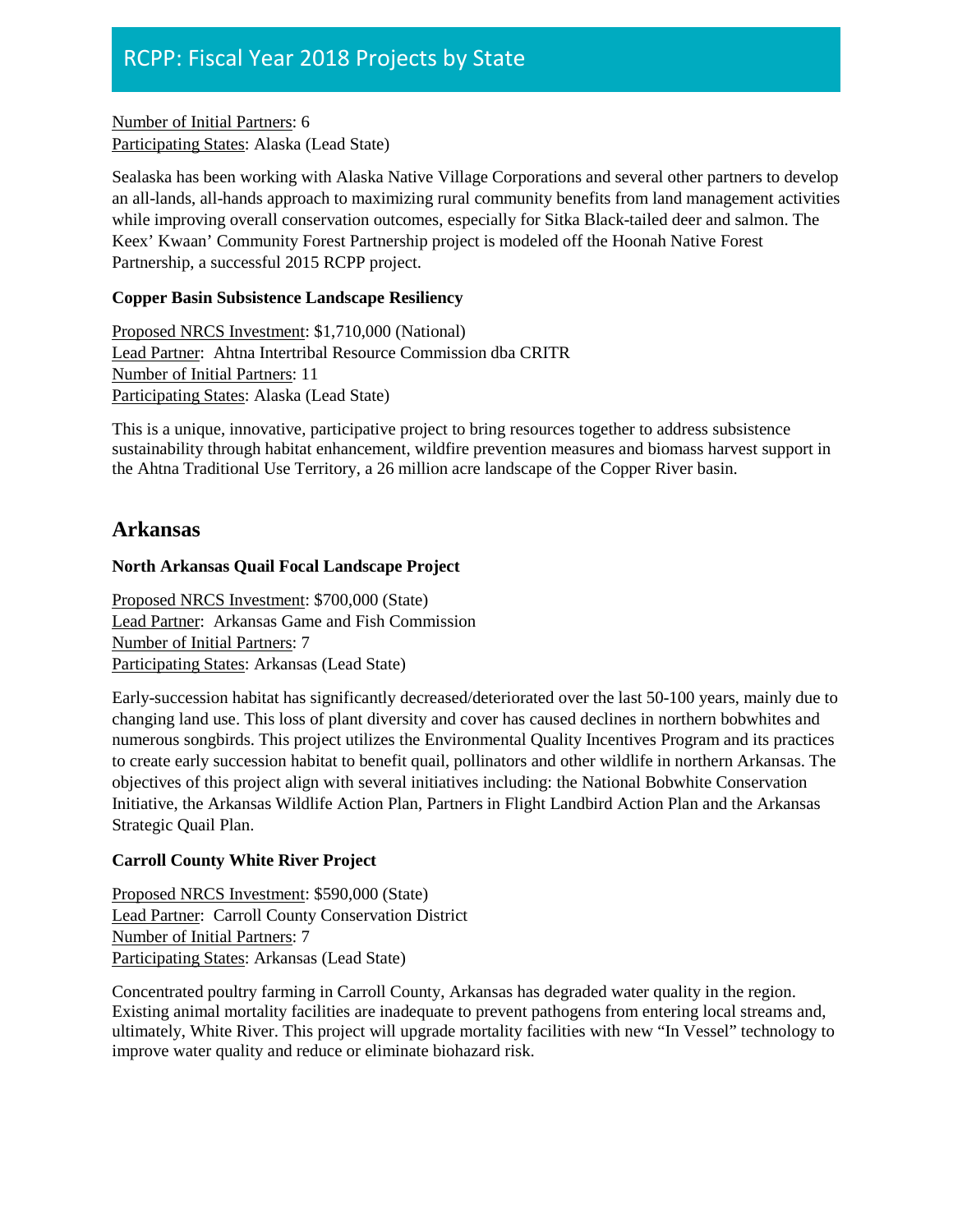# **Arizona**

### **Partnership GRIC Water Supply Protection Program**

Proposed NRCS Investment: \$10,000,000 (National) Lead Partner: Gila River Indian Community Number of Initial Partners: 5 Participating States: Arizona (Lead State)

The Gila River Indian Community (GRIC), a federally recognized Indian Tribe, successfully farmed its land until a century ago when upstream diversions left growers with an insufficient water supply, leading to water and soil quality degradation and loss of productive farmland. All of the GRIC's settlement water, particularly the Central Arizona Project (CAP) water, has been affected by drought in the Lower Colorado River Basin. Because of the amount of CAP water in the GRIC's budget, it is exposed to significant risk of shortage. Therefore, the GRIC has engaged in innovative ways to conserve water by partnering with federal and state agencies in a Drought Contingency Plan (DCP) to maintain storage levels in Lake Mead in an effort to stave off a shortage declaration. This project will work to reduce water losses and maintain ground and surface water balances to ensure the long-term sustainability of soil and water quality and quantity.

### **SE AZ Grassland Restoration Project**

Proposed NRCS Investment: \$1,250,000 (State) Lead Partner: Arizona Game and Fish Number of Initial Partners: 3 Participating States: Arizona (Lead State)

Multiple partners will work to identify grassland restoration projects within the project area through outreach to landowners and lessees. Brush management will be used to restore 10,000 of historic grasslands through this project. These restored acres will benefit a wide variety of grassland obligate species and benefit ranchers through more productive grasslands throughout the project area.

### **Lyman North – Grasslands Restoration**

Proposed NRCS Investment: \$1,000,000 (State) Lead Partner: Apache Natural Resource Conservation District Number of Initial Partners: 7 Participating States: Arizona (Lead State)

The Apache Natural Resource Conservation District has successfully implemented and completed practices to support grassland restoration in the southern portion of the District boundary, improving water and soil quality. This RCPP project extends this landscape scale work into the northern portion of the District, positively impacting rangelands, watersheds and wildlife habitats.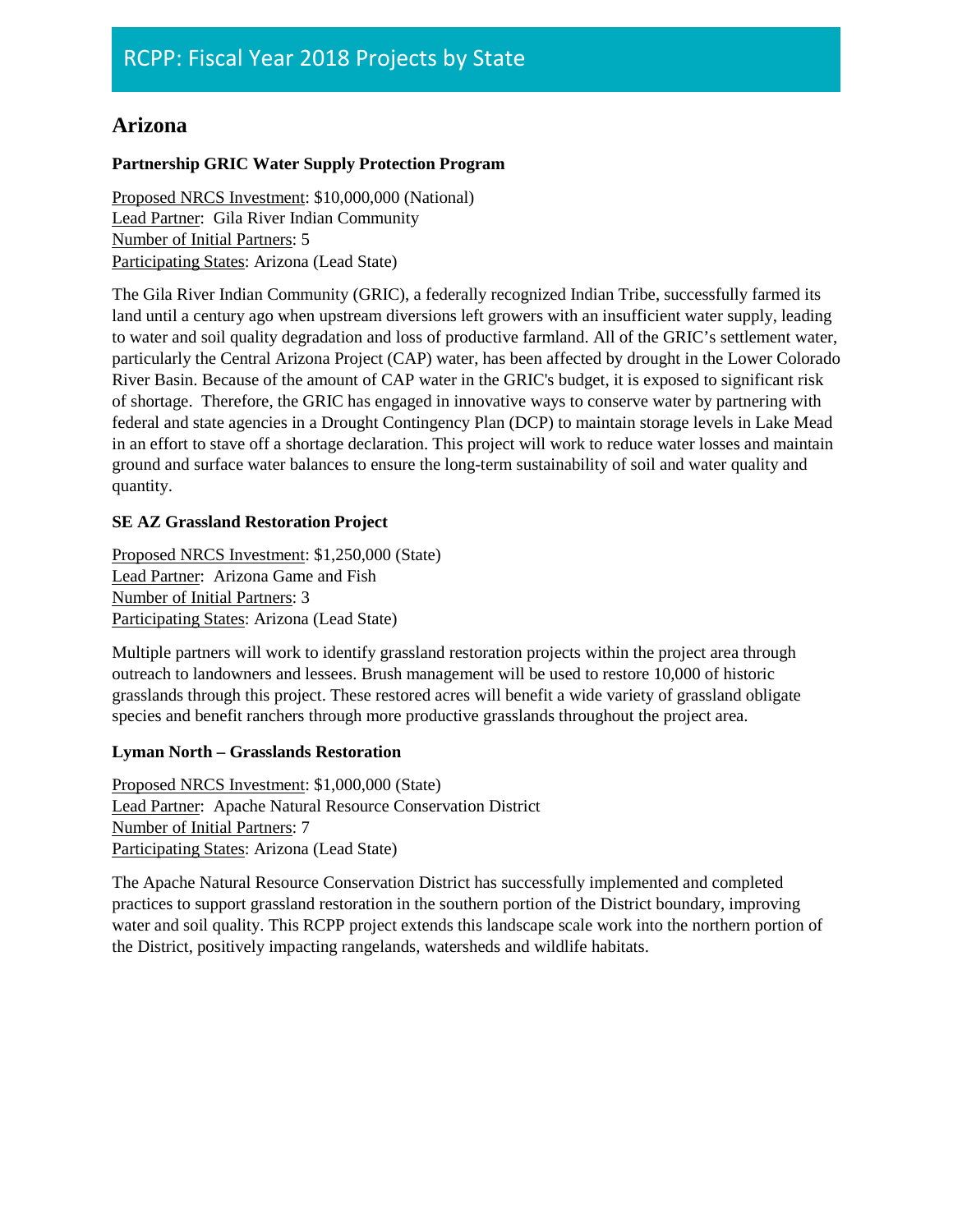# **California**

### **Palo Verde Valley Water Conservation RCPP**

Proposed NRCS Investment: \$3,722,000 (Critical Conservation Area – Colorado River Basin) Lead Partner: Palo Verde Resource Conservation District Number of Initial Partners: 5 Participating States: California (Lead State)

The Palo Verde project proposes to make protective structural improvements and to conserve water through incentivizing deficit irrigation and organic production. These measures will advance drought resiliency, soil health, water quality, habitat conservation, water accounting and critically important regional water conservation efforts in the Colorado River Basin. Currently, Palo Verde Irrigation District growers are engaging in negotiations with the Bureau of Reclamation to conserve water for Lake Mead, which is at critically low levels. This project will help facilitate voluntary grower contributions to that effort.

### **McMullin On-Farm Flood Capture Phase 2 Expansion**

Proposed NRCS Investment: \$6,990,000 (Critical Conservation Area – California Bay Delta) Lead Partner: Raisin City Water District Number of Initial Partners: 8 Participating States: California (Lead State)

The MuMullin project will use a series of canals, pumps and turnouts to capture and divert flood water from the King River. This project will protect five thousand acres of farmland from flooding and create habitat for waterfowl.

### **Crisis to Opportunity: Sierra Nevada Tree Mortalit**

Proposed NRCS Investment: \$10,000,000 (National) Lead Partner: California Association of Resource Conservation District Number of Initial Partners: 22 Participating States: California (Lead State)

There is an unprecedented tree mortality crisis in the Sierra Nevada Mountains of California due to the impact of prolonged drought and resulting bark beetle infestation. This project will address the issue by removing dead trees from the high mortality area and reforesting where appropriate. The project will help restore forest and watershed health on non-industrial private forestlands by improving soil health, habitat, and air quality and helping to prevent unprecedented catastrophic wildfire that would severely impact all of the national resource priorities. Priority areas include those with the highest tree mortality, areas designated as High Hazard Zones, areas designated as High and Very High Fire Hazard Severity Zones, and areas burned within the last ten years. More than 40 local, state and federal entities will participate in this project, pledging over \$280 million in match. The partnership will help provide a long term solution by creating the necessary network to solve future problems, educating citizens and agencies about proper forest management and building an awareness of the need for resources for forest management into the future.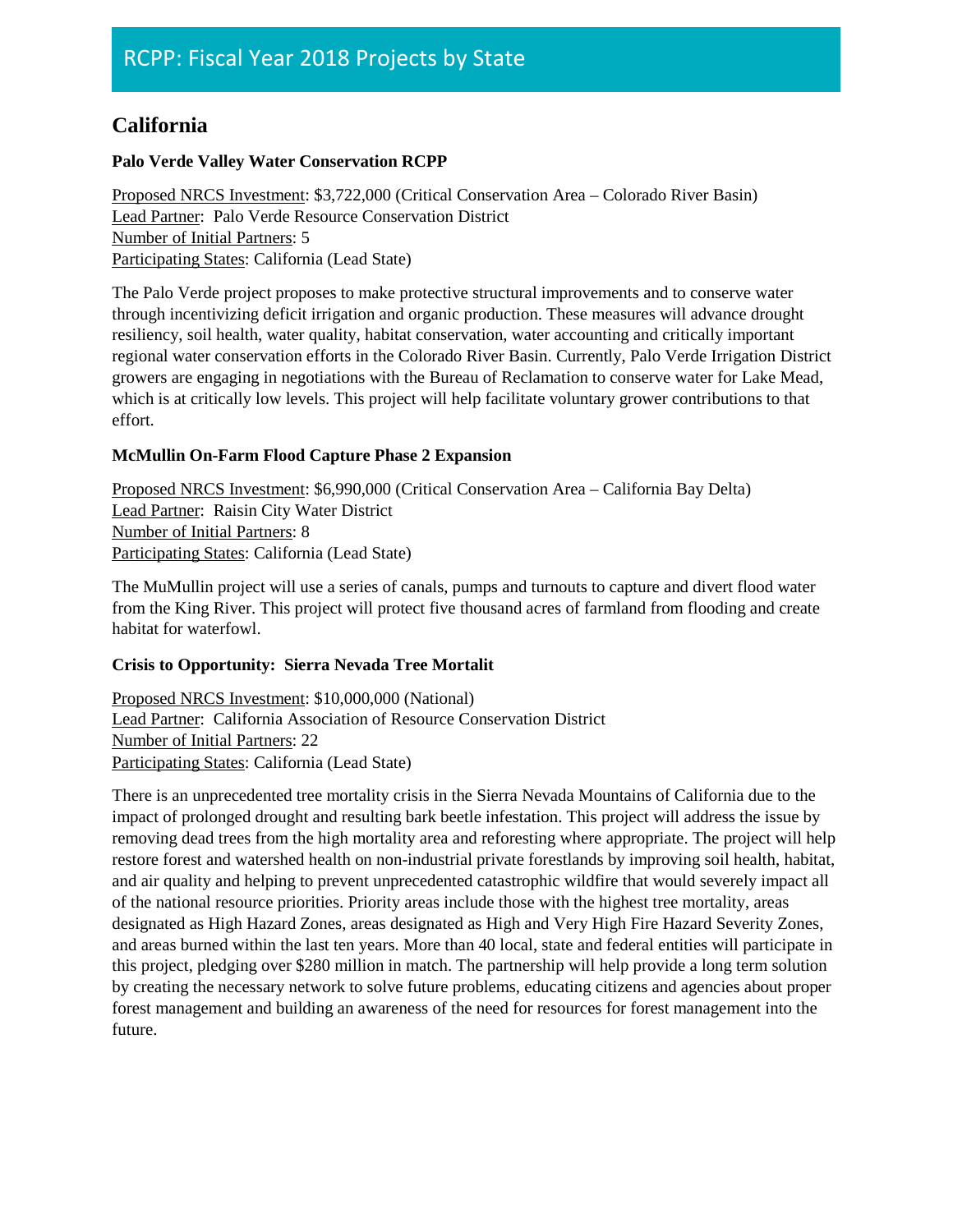### **Salinas River Riparian Enhancement Program**

Proposed NRCS Investment: \$1,763,000 (State) Lead Partner: Resource Conservation District of Monterey County Number of Initial Partners: 9 Participating States: California (Lead State)

The Salinas River Riparian Enhancement Program project will enhance at least 400 acres of Salinas River floodplain (about 30 river miles) that are infested with the invasive, non-native plant Arundo donax (arundo). Arundo, a 20-30 ft tall bamboo-like grass, grows in dense stands and has very high biomass per area, resulting in huge water loss for riparian areas, habitat degradation for listed steelhead trout and amphibious, terrestrial and avian species, and increased flood risk along the river. This project is the fourth phase of a 10-20 year riparian improvement program to enhance all 1470 arundo-infested acres on the Salinas River, which has the second largest arundo infestation in California.

Landowners along the river are looking for ways to reduce flood risk and save water, but can do little to manage riparian lands due to daunting regulatory hurdles. Our program is fully permitted, allowing landowners to address their resource concerns while enhancing habitat for fish and wildlife. Our innovative, comprehensive monitoring program will quantify ecological and hydrological project benefits through detailed mapping, biological surveys, and a 2-D hydraulic model developed with project partners.

### **Stormwater Management Partnership**

Proposed NRCS Investment: \$1,249,000 (State) Lead Partner: Resource Conservation District of Santa Cruz County Number of Initial Partners: 6 Participating States: California (Lead State)

Climate change threatens California coastal watersheds, bringing more frequent extreme precipitation events and an associated increase in runoff and a reduction in infiltration, placing even greater stress on limited groundwater resources and surface water quality. This project focuses on stormwater management and collection from hillslopes and agricultural lands to reduce runoff and maximize infiltration to improve water quality and supply in Santa Cruz County and the greater Pajaro Valley basin. The project will maximize growers' ability to collect and manage rainfall, storing it in the soil profile at a depth that it can be utilized by the crop or infiltrated deeper to benefit groundwater supplies. Additionally, implementation of irrigation water management practices will further support growers to reduce pressure on limited groundwater supplies. By leveraging innovative partnerships and incentive programs, this project will serve as a model for agricultural climate change resiliency.

# **Colorado**

### **The Acequia Initiative**

Proposed NRCS Investment: \$1,722,000 (State) Lead Partner: Colorado Open Lands Number of Initial Partners: 13 Participating States: Colorado (Lead State)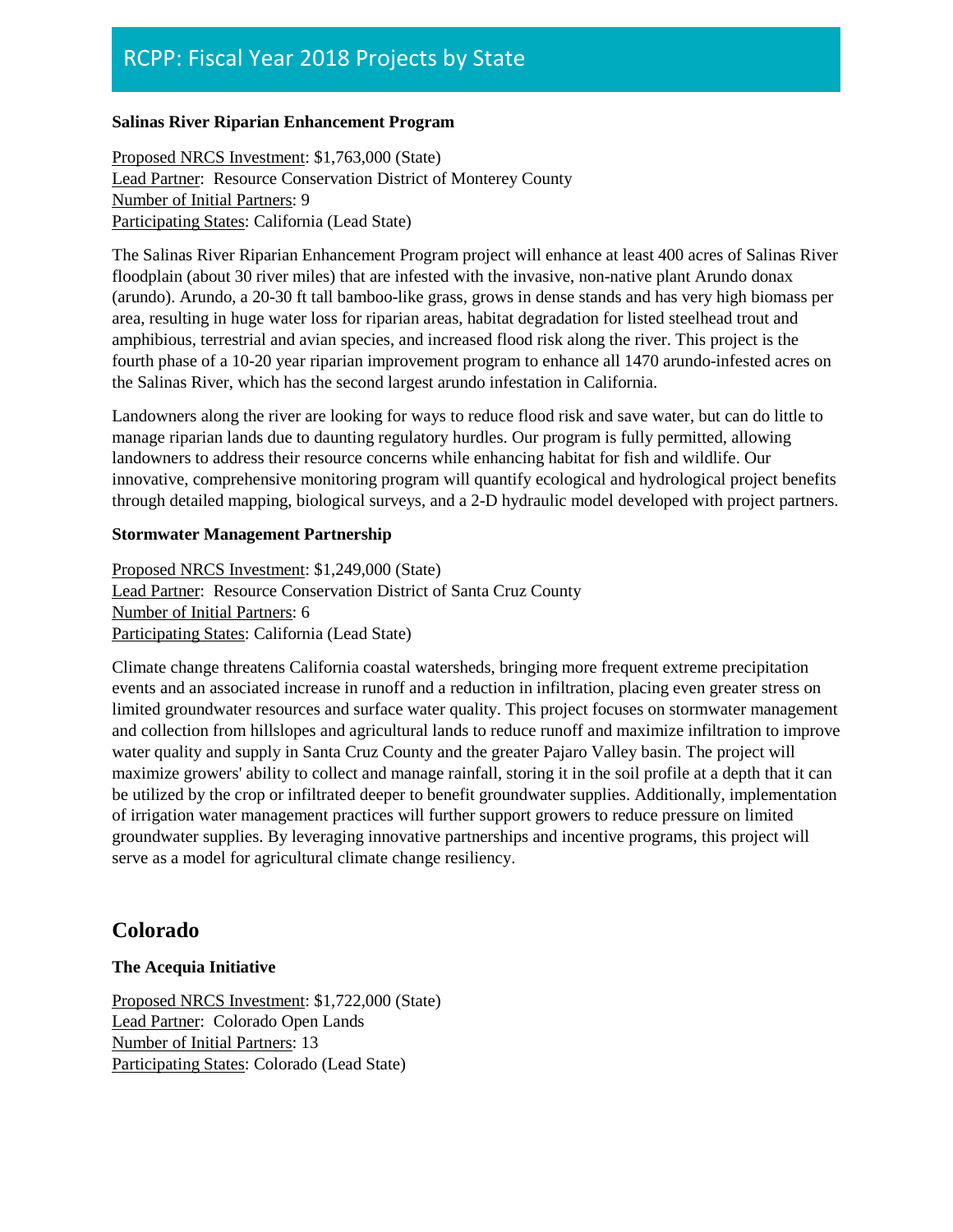The Acequia Conservation Initiative project will help historically underserved acequia landowners create stability and sustainability in their agriculture operations. Colorado Open Lands, NRCS and a variety of resource partners have come together to place conservation easements on acequia properties to protect and secure senior water rights, prime soils, native habitat and the areas agricultural heritage.

### **Connecticut**

### **Connecting the Connecticut River Watershed**

Proposed NRCS Investment: \$4,980,000 (National) Lead Partner: The Nature Conservancy Number of Initial Partners: 14 Participating States: Connecticut, Massachusetts (Lead State), New Hampshire and Vermont

This project addresses habitat for fish and wildlife, water quality and climate resilience in high priority aquatic and terrestrial sites across the four-state Connecticut River Watershed. Partners will work with land owners to improve and connect aquatic and riparian habitat; reduce sedimentation and nutrients; and identify and prioritize parcels of land that will safeguard water quality, protect riparian or wetland resources, and increase resiliency to climate change.

### **Delaware**

### **Protecting DE Bay & Inland Bays with Cover Crops**

Proposed NRCS Investment: \$1,020,000 (State) Lead Partner: Sussex Conservation District Number of Initial Partners: 6 Participating States: Delaware (Lead State)

The Sussex Conservation District and their partners will help improve water quality and soil health in the Sussex County, Delaware portions of the Delaware Bay and Inland Bays Watersheds by implementing cover crops on 10,400 acres. Cover crops are cost-effective practice for improving water quality because of their ability to scavenge excess nutrients in the soil and increase organic matter. Producers will be encouraged to plant cover crops early, taking advantage of longer growing degree days to get better root system establishment. Through plant diversity and early establishment, water quality and soil health will be improved in the targeted watersheds.

### **Chesapeake Bay Farm Stewardship and Preservation**

Proposed NRCS Investment: \$6,080,000 (Critical Conservation Area-Chesapeake Bay Watershed) Lead Partner: Sustainable Chesapeake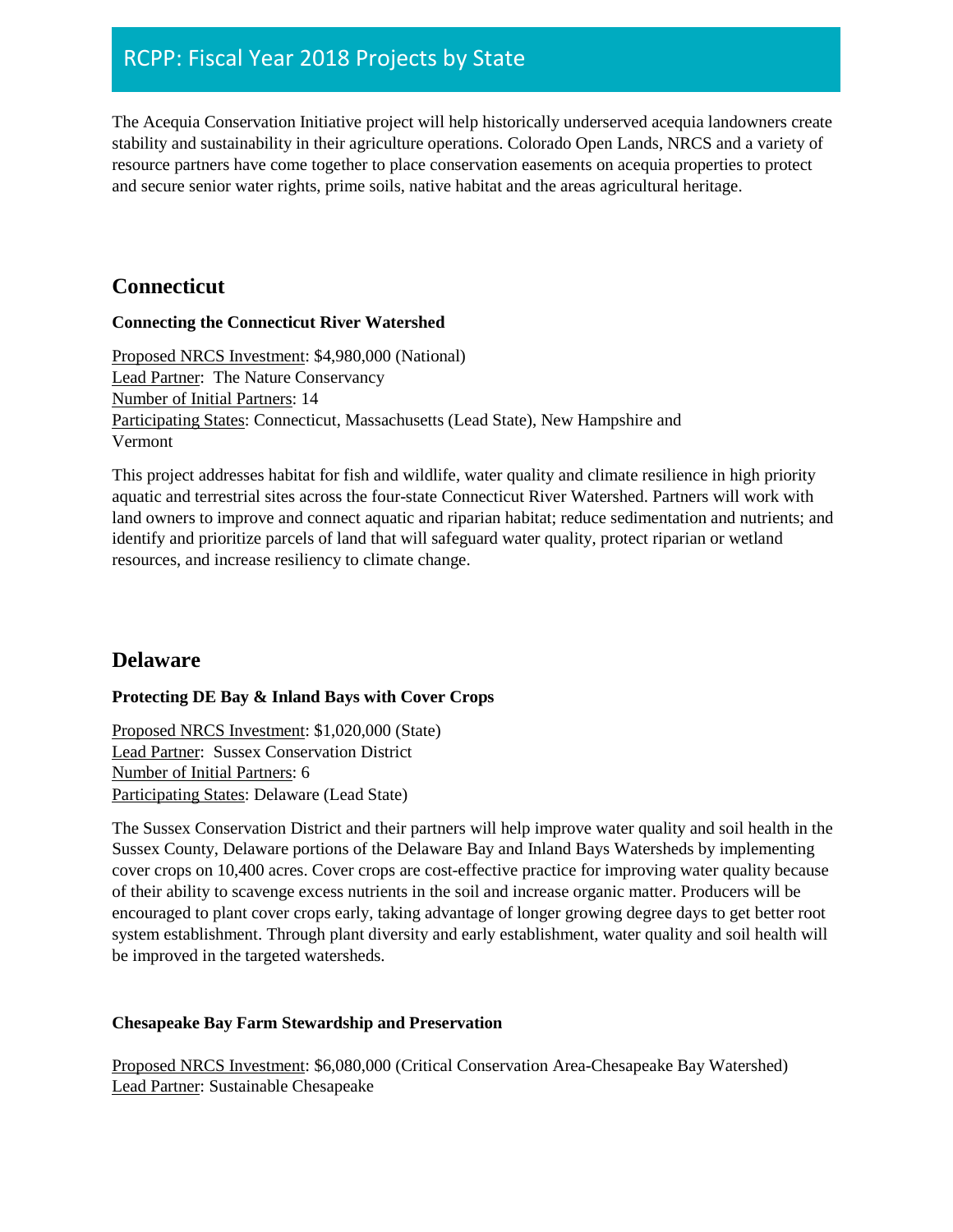Number of Initial Partners: 5 Participating States: Delaware, Maryland and Virginia (Lead State)

The Chesapeake Bay Farm Stewardship and Preservation project supports a diverse three state partnership to accelerate the adoption of precision nutrient management and soil health practices. Financial and technical assistance will be focused where: 1) practices will have the greatest impact on Chesapeake Bay water quality: 2) farmers have demonstrated enthusiasm for these practices; 3) partner outreach and education and technical assistance efforts support financial assistance delivery; and 4) prime farmland are located. Funds from this project will make significant contributions to reducing nitrogen and sediment loading to the Chesapeake Bay, helping the agricultural sector to meet Chesapeake Bay TMDL milestone goals.

# **Florida**

### **The Ocala to Osceola Wildlife Corridor**

Proposed NRCS Investment: \$3,560,000 (Critical Conservation Area – Longleaf Pine Range) Lead Partner: North Florida Land Trust Number of Initial Partners: 7 Participating States: Florida (Lead State)

The Ocala-two-Osceola (O2O) wildlife corridor has been long recognized as an important landscape of natural and rural lands that connects two large National Forests and provides critical wildlife habitat for wildlife (Florida Black Bear) and at-risk species such as the red-cockaded woodpecker and gopher tortoise. The 1.6 million acre region encompasses public lands and private forests, most of which is productive timberlands. The O2O Partnership, led by the North Florida Land Trust, is a team of public and private organizations dedicated to enhanced conservation and protection of the rural character and economy of the O2O region. Working with the Florida NRCS, the Partnership will implement its conservation program through a combination of land protection and land management incentives for private landowners.

### **Coastal Headwaters Longleaf Forest**

Proposed NRCS Investment: \$7,000,000 (Critical Conservation Area – Longleaf Pine Range) Lead Partner: The Conservation Fund Number of Initial Partners: 13 Participating States: Alabama (Lead State) and Florida

Longleaf pine forests once encompassed more than 90 million acres across the Southeast. Over the past two centuries, development, conversion to other industrial forest types, and fire suppression have reduced the longleaf pin forests to less than 5 percent of their original range. The Coastal Headwaters Forest project addresses the natural resource concerns of the Longleaf Pine Range CCA in Alabama's Gulf Coastal Plain near the Gulf of Mexico. By restoring longleaf pine, the project will preserve four major coastal river systems in the Gulf Coast Plain and protect habitat for the threatened gopher tortoise.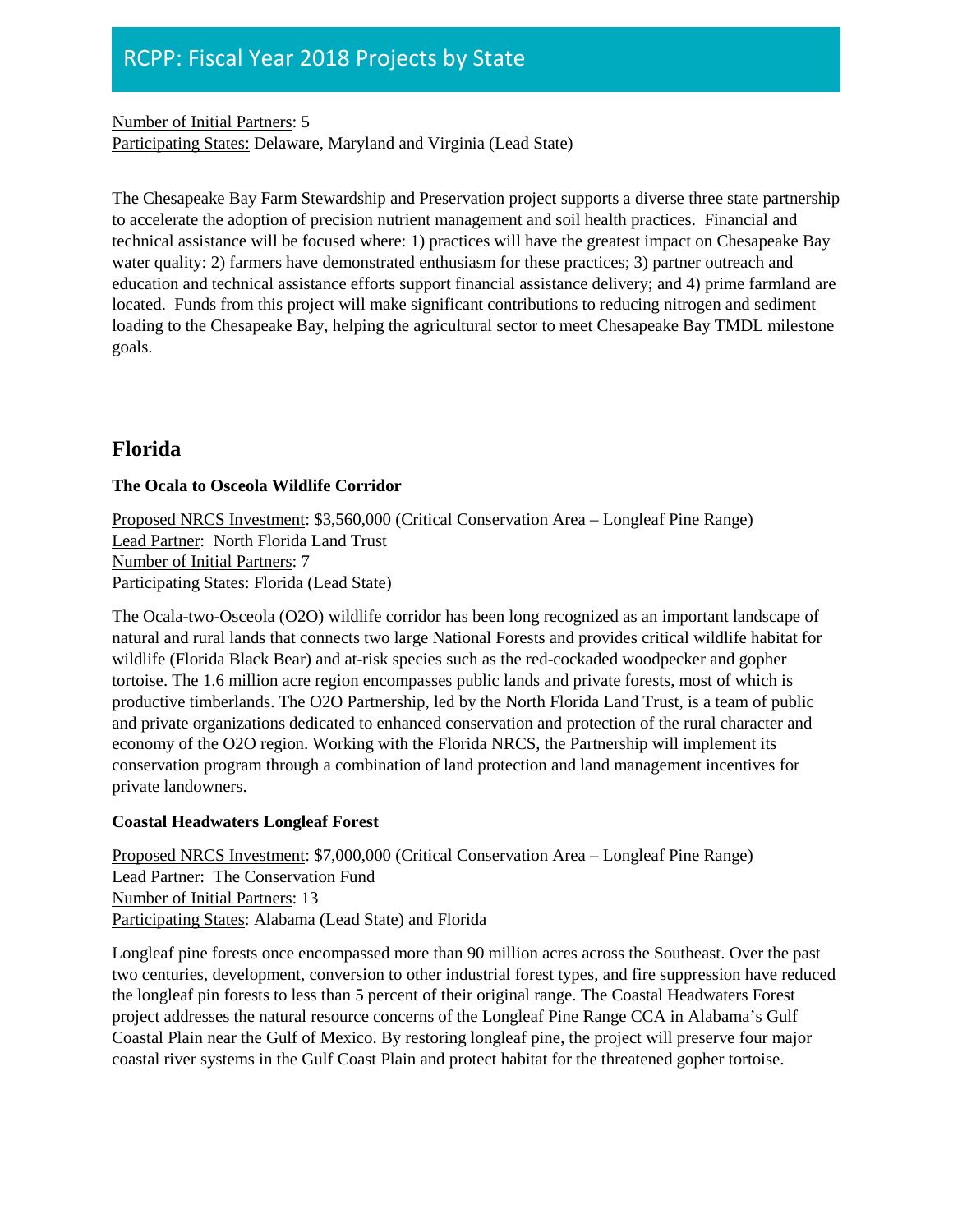#### **Gulf of Mexico – Forest to Sea Project**

Proposed NRCS Investment: \$5,000,000 (National) Lead Partner: The Conservation Fund Number of Initial Partners: 13 Participating States: Florida (Lead State)

Florida's Big Bend includes one of the least developed coastlines in the continental U.S. and some of the Gulf of Mexico's most productive habitat. This watershed includes some of the largest remaining private forests in the state, but they are increasingly being converted to more intensive uses that negatively impact freshwater flows. The Gulf of Mexico's Forest to Sea project will protect these flows with Healthy Forest Reserve Program easements and restoration practices over large working forests.

#### **Slow the Flow: Next Generation Practices**

Proposed NRCS Investment: \$1,150,000 (State) Lead Partner: Florida Department of Agriculture and Consumer Services Number of Initial Partners: 6 Participating States: Florida (Lead State)

The five-year "Slow the Flow" project will protect three watersheds (~4 million acres) in south Florida from high flow and nutrient-rich discharges. By improving on-farm conservation upstream, it will protect estuaries and freshwater ecosystems downstream.

# **Georgia**

### **Georgia Gopher Tortoise Conservation Initiative**

Proposed NRCS Investment: \$3,500,000 (Critical Conservation Area – Longleaf Pine Range) Lead Partner: US Endowment for Forestry and Communities Number of Initial Partners: 2 Participating States: Georgia (Lead State)

The Georgia Gopher Tortoise Conservation Initiative's goal is to prevent the eastern tortoise population from Federal listing, which will save producers across four states from Endangered Species Act regulations. The project will meet this goal by enrolling up to 4,000 acres of longleaf and pine forests into Healthy Forest Reserve Program easements. This project will also improve habitat for many other species, will help maintain rural forestry jobs, and precluding listing will avoid economic impacts on thousands of producers.

### **SE Georgia Partners Building Watershed Resiliency**

Proposed NRCS Investment: \$406,000 (State) Lead Partner: Coastal Georgia Resource Conservation and Development Council Number of Initial Partners: 14 Participating States: Georgia (Lead State)

This project is a regional partnership to build watershed resiliency in southeast Georgia. Building watershed resiliency is a means of preventing a short-term hazard from becoming a long-term community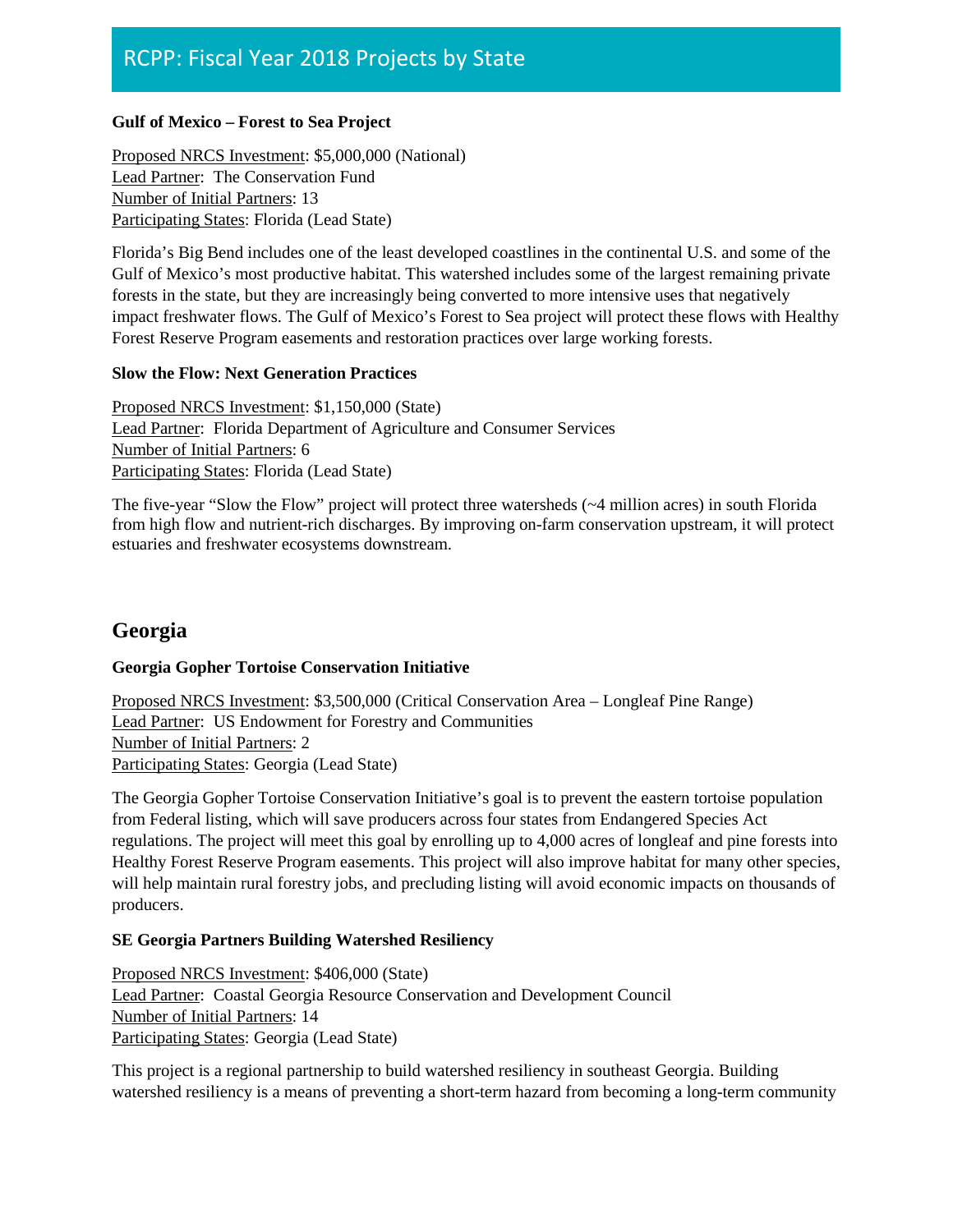problem, as well as developing capacity and confidence in local decision-makers and citizens to make sound choices about the natural resources around them. The primary goal is to improve water quality in the Satilla and St. Marys watersheds through implementation of site specific land conservation practices, buffer establishments and easement acquisition.

### **Innovative Conservation at the Energy-Water Nexus**

Proposed NRCS Investment: \$751,000 (State) Lead Partner: Flint River Soil and Water Conservation District and Georgia Association of Conservation Districts Number of Initial Partners: 6 Participating States: Georgia (Lead State)

Water and energy are two of the most critical inputs for agricultural operations in Georgia. Utilizing these resources efficiently and strategically paves a sustainable path for the future. This project will develop and implement an innovative approach to conservation with a focus on water and energy. The first approach will be engaging non-traditional partners in conservation to highlight and demonstrate efficiency in irrigation and energy use. The second approach is to build a strategic partnership with a solar development company to harness the conservation value behind farmers' conversion from crop production to green energy production in ecologically sensitive watersheds. Each of these activities will occur simultaneously alongside the implementation of best management practices for irrigation and energy through the Environmental Quality Incentives Program.

### **Helping Farmers Protect Soil and Water Quality**

Proposed NRCS Investment: \$751,000 (State) Lead Partner: Athens Land Trust Number of Initial Partners: 3 Participating States: Georgia (Lead State)

Athens Land Trust and partners will help producers protect water and soil quality in the Broad/Savannah, Oconee, Ogeechee, Ocmulgee, Satilla and Altamaha Watersheds in Georgia. Athens Land Trust will do this by providing outreach, technical and financial assistance to farmers and landowners regarding sustainable livestock production, conservation practices, sustainable practices in annual and perennial crop production, USDA/NRCS programs and resources, and permanent conservation easements. A special emphasis of the program is engaging socially disadvantaged and beginning and limited resource farmers.

### **Hawaii**

### **Continuing Proposal: HI Watershed Initiative**

Proposed NRCS Investment: \$770,000 (State) Lead Partner: State of Hawaii, Department of Land and Natural Resources, Division of Forestry and Wildlife Number of Initial Partners: 10 Participating States: Hawaii (Lead State)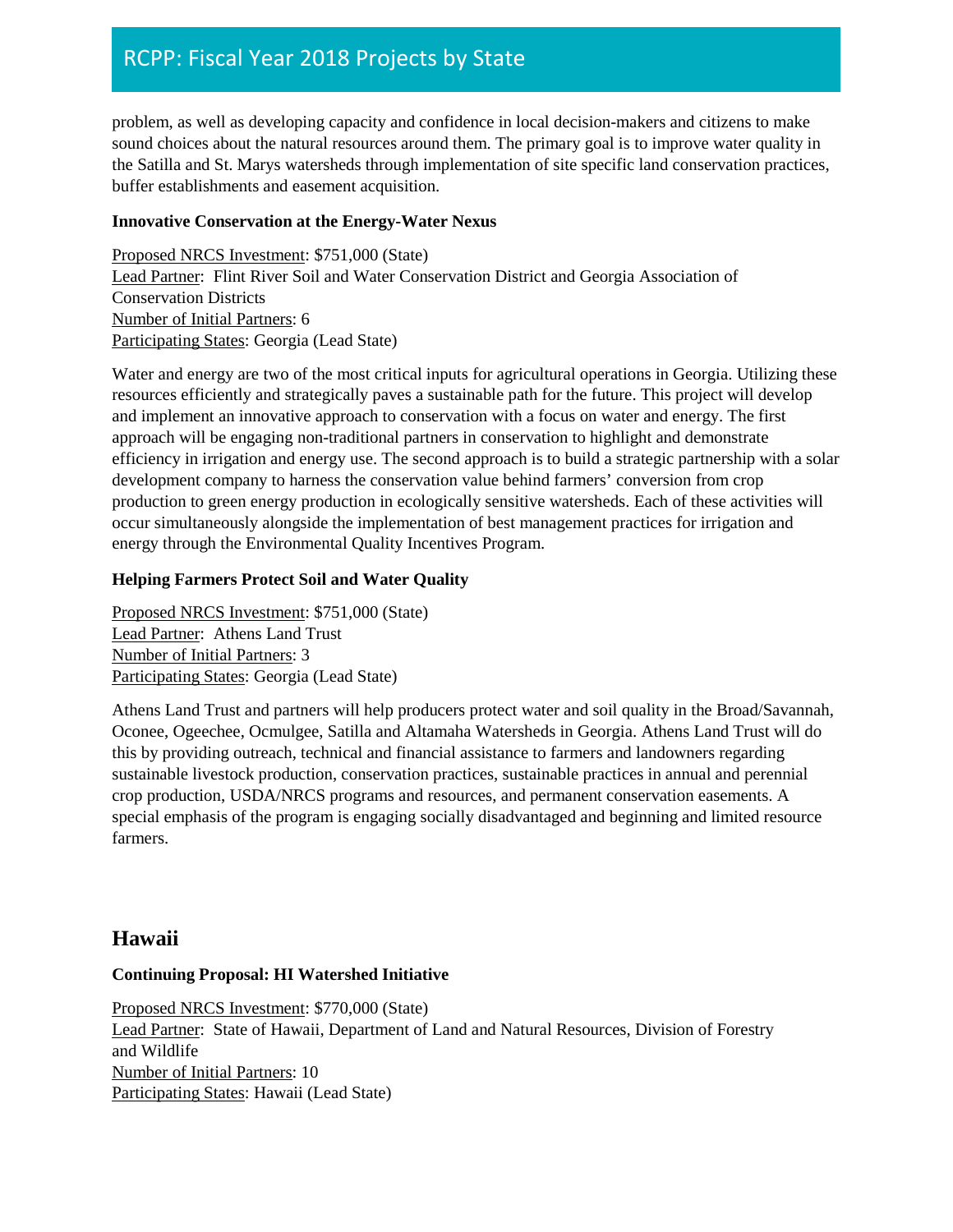This project continues the work of a current RCPP project of protecting Hawaii's forests, the source of the islands' fresh water. The State of Hawaii is committed to protecting 30% (253,000 acres) of Hawaii's highest priority watershed forests by 2030 - currently 16% (132,000 acres) are protected. Project sites are lands identified as the highest priority for watershed protection because they contain the most intact native forest and receive the highest rainfall. The scope of the proposed projects include herbaceous weed control of non-native plants, brush management, fencing, tree/shrub establishment with native species, and protection of rare and endangered species habitat. These activities help protect and enhance forested habitats for water recharge, improve water quality, and provide habitat to over 300 listed threatened and endangered species. This continuing project will allow other partners, not currently receiving RCPP funds, to take advantage of this successful program.

# **Idaho**

### **ESPA Monitoring and Water Management Program**

Proposed NRCS Investment: \$950,000 (National) Lead Partner: Aberdeen American Falls Ground Water District Number of Initial Partners: 9 Participating States: Idaho (Lead State)

The EPSA Monitoring and Water Management Program will increase water availability from Snake River by improving efficiency of water use. Working with agricultural producers to increase efficiency of irrigation, ESPA will help recharge the Reclamation reservoirs and provide protection to water rights on Snake River.

### **Camas Prairie Soil Health Implementation Project**

Proposed NRCS Investment: \$337,000 (State) Lead Partner: Lewis Soil Conservation District Number of Initial Partners: 20 Participating States: Idaho (Lead State)

The Camas Prairie Soil Health Implementation Project will target soil quality and soil health concerns within the Camas Prairie. Implementing practices that will focus on increasing the soil quality will improve soil health, water quality and reduce nitrate contamination and pH concerns. The project will focus on cover crops, precision nutrient management and transition to organics on an estimated 3,000 acres. The goal is to implement conservation practices in a collaborative manner, utilizing multiple conservation approaches to deliver measurable solutions and maximizing participation in the watershed while leveraging funds to increase the impact on the critical resources.

### **Jim Ford Creek Watershed Implementation Project**

Proposed NRCS Investment: \$343,000 (State) Lead Partner: Clearwater Soil and Water Conservation District Number of Initial Partners: 10 Participating States: Idaho (Lead State)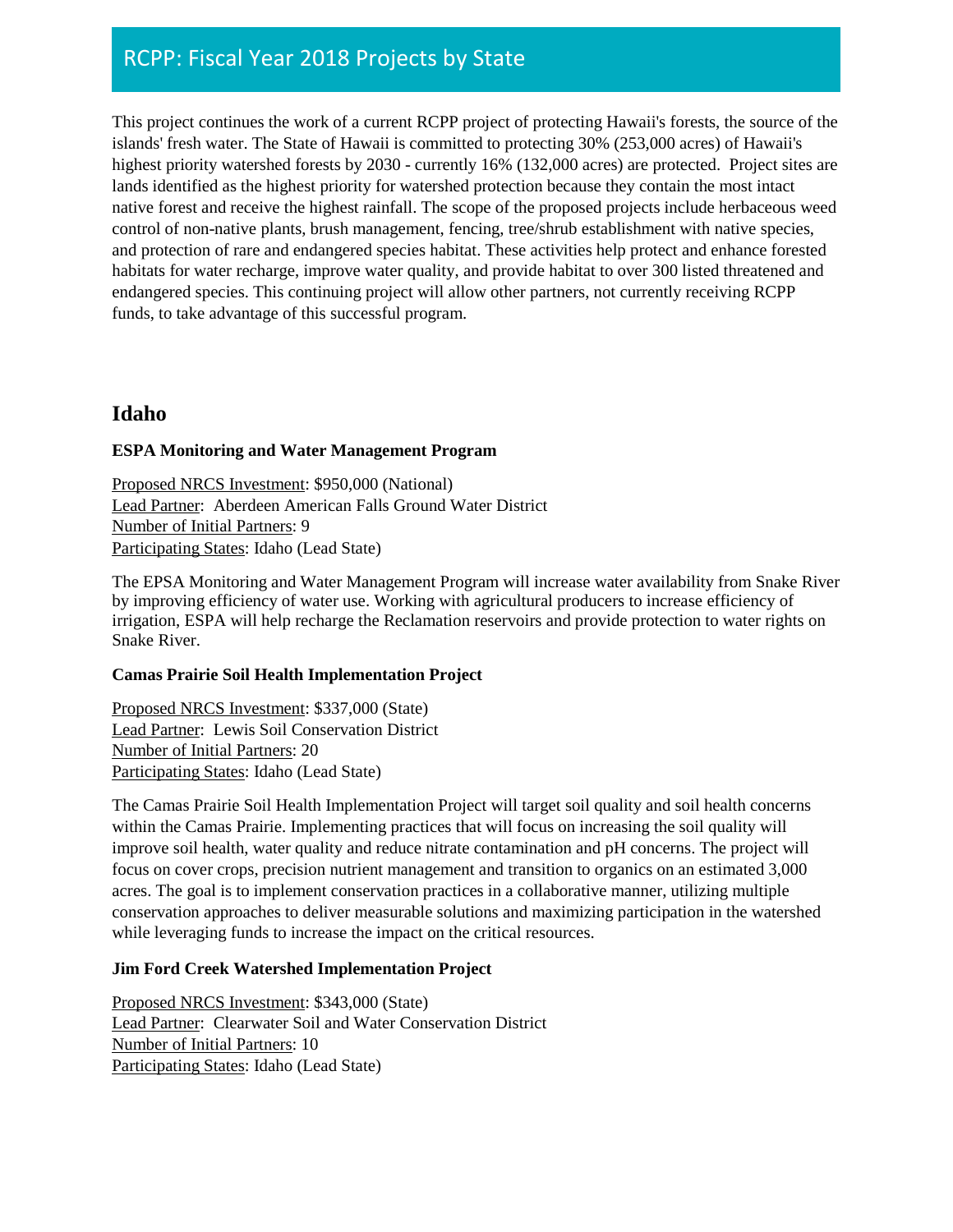The Jim Ford Creek Watershed Implementation Project will target the TMDL load reductions needed as outlined in the TMDL Review and Temperature Addendum and the Jim Ford Creek TMDL Addendum Implementation Plan for Agriculture. The primary focus of the implementation plan is temperature with the proposed practices benefiting streambank stabilization, fish habitat and species of concern. Working with 10 partners, funding will be leveraged to double the investment and increase the impact on critical resources.

### **Illinois**

### **MRB-Big Bend Enhancing Water-Soil-Habitat Quality**

Proposed NRCS Investment: \$1,515,000 (Critical Conservation Area – Mississippi River Basin) Lead Partner: Marshall-Putnam Soil and Water Conservation District Number of Initial Partners: 24 Participating States: Illinois (Lead State)

This project, in the Mississippi River Basin CCA, focuses on the Lower Illinois Senachwine Lake HUC 8 (07130001) lying within the boundaries of Marshall/Putnam Counties along the Big Bend of the Illinois River. The goal is to empower producers to voluntarily comply with nutrient load reductions to hold off impending regulatory action in 2025. Partners will work with producers to reduce soil loss by T or better; improve water quality using edge and in-field practices by 50% on treated acres; develop new field test sites for innovative practice and promote installation of those practices that improve water quality and reduce sedimentation; increase wildlife nesting and brooding areas by 2% while increasing populations; and, protect sensitive soils over winter by applying new acres of cover crop. Partners hope to increase producer participation by 50%, with 10-15% being producers who have been previously served by the district.

### **Driftless Area Habitat for the Wild & Rare Phase 2**

Proposed NRCS Investment: \$9,203,000 (National) Lead Partner: Trout Unlimited Number of Initial Partners: 46 Participating States: Illinois, Iowa, Minnesota and Wisconsin (Lead State)

The Jo Daviess Conservation Foundation and its partners will target areas in the Driftless Area where land restoration and land protection will have the most positive impact on water quality by implementing permanent conservation practices that reduce pollution and sediment runoff into streams. RCPP funding will provide a new comprehensive, targeted regional approach to restoring cold-water streams and their riparian areas for the benefit of the many at-risk species. The project will assist landowners implement conservation practices that will reduce pollution and sediment runoff. Agricultural Conservation Easement Program funding will purchase agricultural conservation easements to install permanent conservation practices such as riparian buffers and filter strips.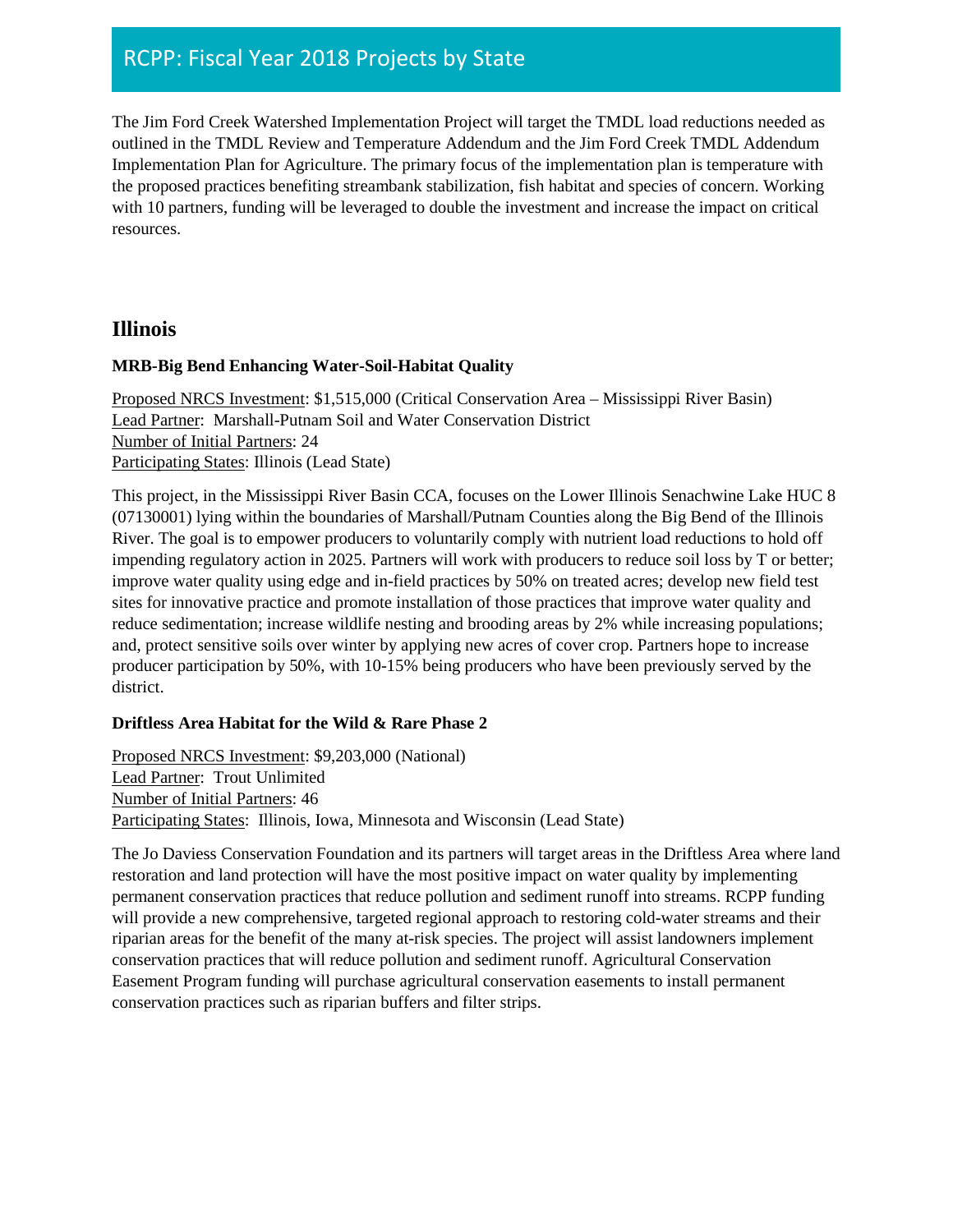#### **Otter Lake Source Water Protection**

Proposed NRCS Investment: \$833,000 (State) Lead Partner: Illinois Corn Growers Association Number of Initial Partners: 21 Participating States: Illinois (Lead State)

Otter Lake lies in the heart of Illinois corn and soybean country, and its primary purpose is to provide drinking water for 19,000 rural residents. Every day, the lake provides the water supply for six towns, two villages and two rural water districts. Recently, nutrient-induced algae blooms have occurred, and the lake is also listed as impaired for phosphorus. Nitrogen loading is also a growing concern due to rapid expansion of tile drainage. This project will protect Otter Lake by reducing excessive levels of sedimentation and nutrient loading. A highly detailed watershed plan was just completed, enabling conservation practices to be micro-targeted to areas of greatest resource need. Additionally, farmers will receive an analysis of economic return at sub-field resolution paired with financially favorable conservation alternatives.

#### **Illinois Headwaters Conservation Partnership**

Proposed NRCS Investment: \$436,000 (State) Lead Partner: Headwaters Invasive Plant Partnership Number of Initial Partners: 12 Participating States: Illinois (Lead State)

The Headwaters Invasive Plant Partnership (HIPP) was formed to address the threat of invasive plants in conservation areas across jurisdictional boundaries in east central Illinois. Healthy forests and prairies are essential for reducing soil erosion, protecting water quality and reversing pollinator decline. Much of the conservation land covered by HIPP is held for public use through ownership by government entities or non-profit organizations, but private landholders must be engaged in order to reduce the impact of invasive plants. By providing technical knowledge and financial assistance, this project will help ensure that private and public landowners are more effectively working together to implement best management practices across the landscape.

### **Indiana**

### **Reversing Declines in Grassland Biodiversity**

Proposed NRCS Investment: \$4,500,000 (National) Lead Partner: Central Hardwoods Joint Venture Number of Initial Partners: 11 Participating States: Indiana, Kentucky, Tennessee (Lead State)

The Central Hardwoods Joint Venture and its partners will use a multifaceted conservation program that will complement existing efforts to reverse the decline of grassland habitats in the Southeast U.S., especially near protected landscapes. The project seeks to recover populations of grassland bird species deemed in need of conservation attention by Partners in Flight, as well as the native biodiversity associated with the historic grassland landscapes of the Interior Low Plateaus ecoregion of Tennessee, Kentucky, and Indiana. Conservation efforts will include removal of woody cover and prescribed fire,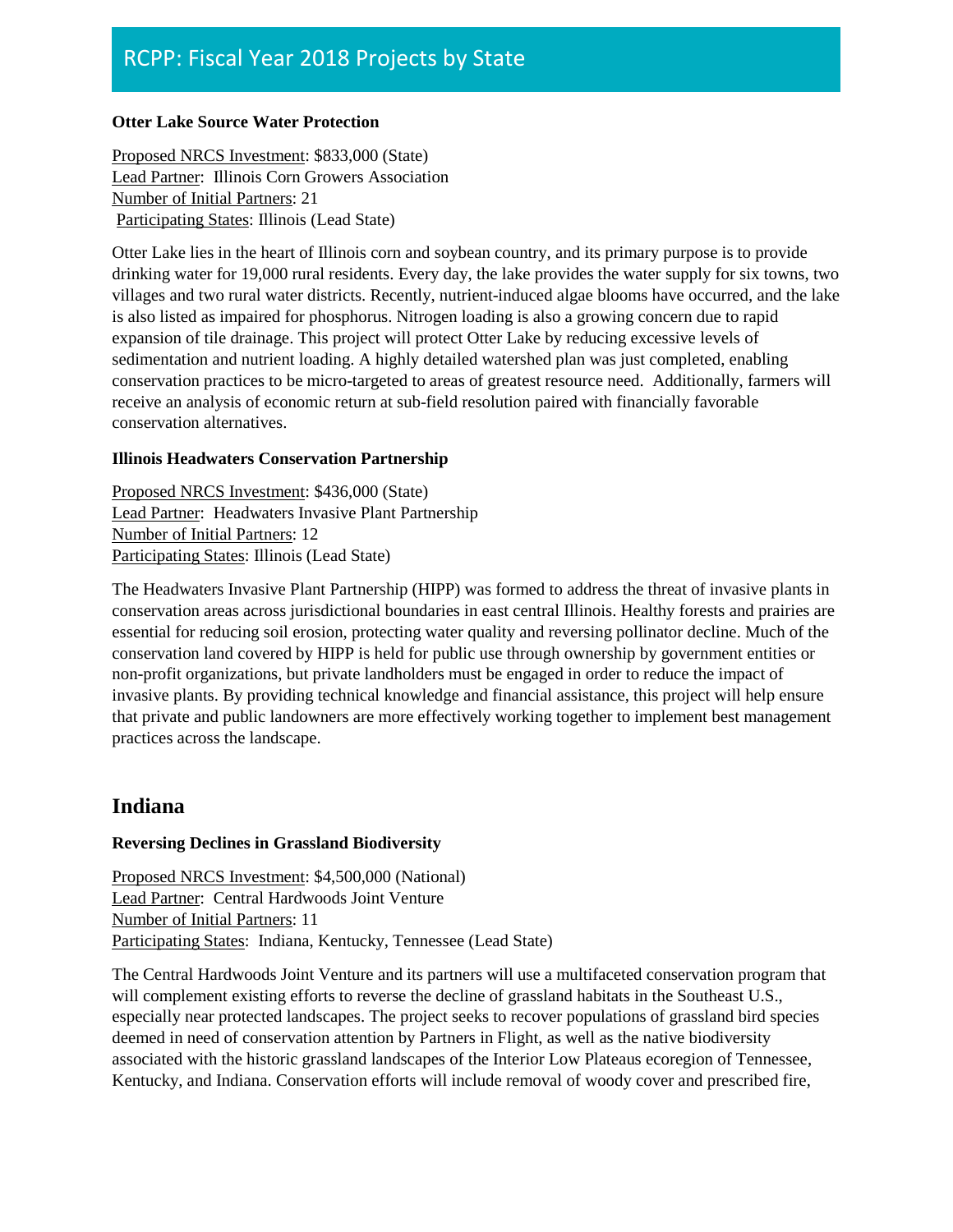reconversion of cropland or fescue pastures to native grasses, increasing forb-to-grass ratios, changing grazing intensities, and altering haying regimes.

#### **Grasslands for Gamebirds & Songbirds Initiative**

Proposed NRCS Investment: \$1,000,000 (State) Lead Partner: Indiana Department of Natural Resources – Division of Fish & Wildlife Number of Initial Partners: 33 Participating States: Indiana (Lead State)

The Grasslands for Gamebirds and Songbirds Initiative will develop and manage grassland and pollinator habitat needed by at risk bird species, including the Henslow's Sparrow, Loggerhead Shrike, Northern Bobwhite Quail, and Ring-necked Pheasant. The initiative will develop 2,250 acres of grassland habitat on private lands in five focal regions located strategically throughout Indiana.

### **Iowa**

#### **SmithfieldGro: Sustainable Grain Supply Chains**

Proposed NRCS Investment: \$1,080,000 (National) Lead Partner: Environmental Defense Fund Number of Initial Partners: 16 Participating States: Iowa and North Carolina (Lead State)

This RCPP project expands an innovative collaboration between Environmental Defense Fund and Smithfield Foods to address nutrient management and soil health in the company's grain supply chain. In 2014 Smithfield created SmithfieldGro, a voluntary program that provides agronomic assistance and conservation incentives to grain growers in the company's sourcing region. In 2016, SmithfieldGro improved practices on about 300,000 acres in North Carolina and Iowa. This RCPP will launch new efforts in IA and expand efforts in NC. RCPP allows SmithfieldGro to engage new partners, incorporate strong science, and reach farmers who may not enroll in traditional conservation efforts.

#### **Driftless Area Habitat for the Wild & Rare Phase 2**

Proposed NRCS Investment: \$9,203,000 (National) Lead Partner: Trout Unlimited Number of Initial Partners: 46 Participating States: Illinois, Iowa, Minnesota and Wisconsin (Lead State)

The Jo Daviess Conservation Foundation and its partners will target areas in the Driftless Area where land restoration and land protection will have the most positive impact on water quality by implementing permanent conservation practices that reduce pollution and sediment runoff into streams. RCPP funding will provide a new comprehensive, targeted regional approach to restoring cold-water streams and their riparian areas for the benefit of the many at-risk species. The project will assist landowners implement conservation practices that will reduce pollution and sediment runoff. Agricultural Conservation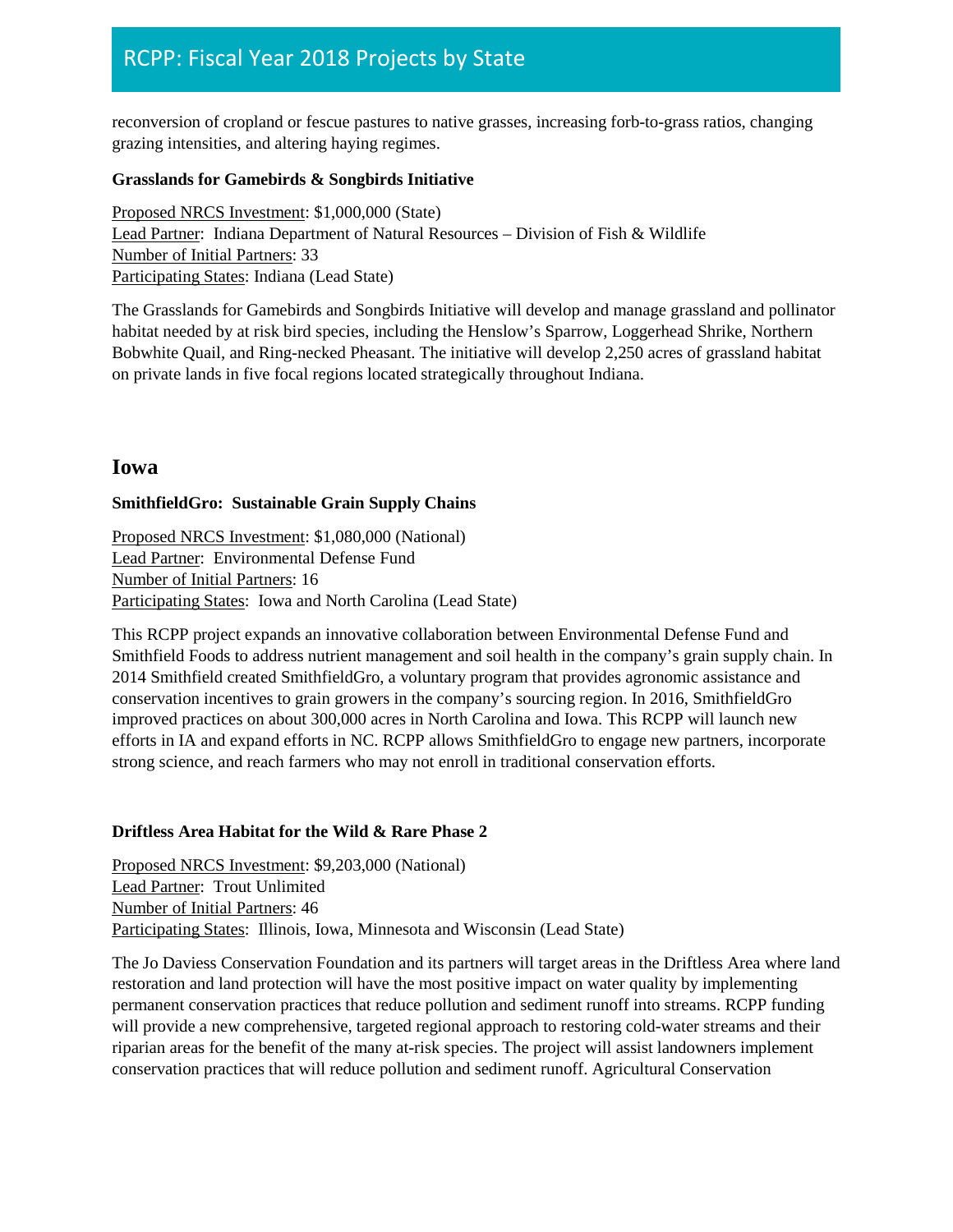Easement Program funding will purchase agricultural conservation easements to install permanent conservation practices such as riparian buffers and filter strips.

# **Kansas**

### **Milford Lake Watershed RCPP Project**

Proposed NRCS Investment: \$2,880,000 (National) Lead Partner: Kansas Water Office Number of Initial Partners: 28 Participating States: Kansas (Lead State)

The frequency of harmful algal blooms within Milford Lake has created a concern among lake stakeholders that blooms will adversely impact public water supplies, their ability to provide safe potable water, and negatively impact wildlife and water-based recreation. This project will bring partners together to work with NRCS on implementation of conservation practices within the Milford Lake Watershed. These partnership efforts will help improve water quality by reducing the amount of nutrients entering Milford Lake.

### **Doniphan County Road and Fields Sediment Reduction**

Proposed NRCS Investment: \$250,000 (State) Lead Partner: Doniphan County Conservation District Number of Initial Partners: 8 Participating States: Kansas (Lead State)

Steep slopes, loess soil and high rainfall amounts create erosion issues that have an impact on county roads. When soil washes out of fields into the road and road ditches, it carries sediment into the water supply. To protect the water and soil in the area, the Doniphan County Conservation District will collaborate with the Doniphan County Road and Bridge Department and NRCS to resolve these issues with landowners. Conservation plans will be developed that will address the drainage area contributing to erosion along the county roadways.

# **Kentucky**

### **Advanced Precision Ag for Sustainable Conservation**

Proposed NRCS Investment: \$5,489,000 (Critical Conservation Area – Mississippi River Basin) Lead Partner: Security Seed & Chemical, Inc. Number of Initial Partners: 30 Participating States: Kentucky (Lead State) and Tennessee

The Cumberland River basin in Tennessee and Kentucky spans nearly 18,000 square miles and is home to nearly 2.5 million people. This project will occur in the Red River and Lower Cumberland watersheds, two of the 14 watersheds that make up the Cumberland River Watershed. Both surface water and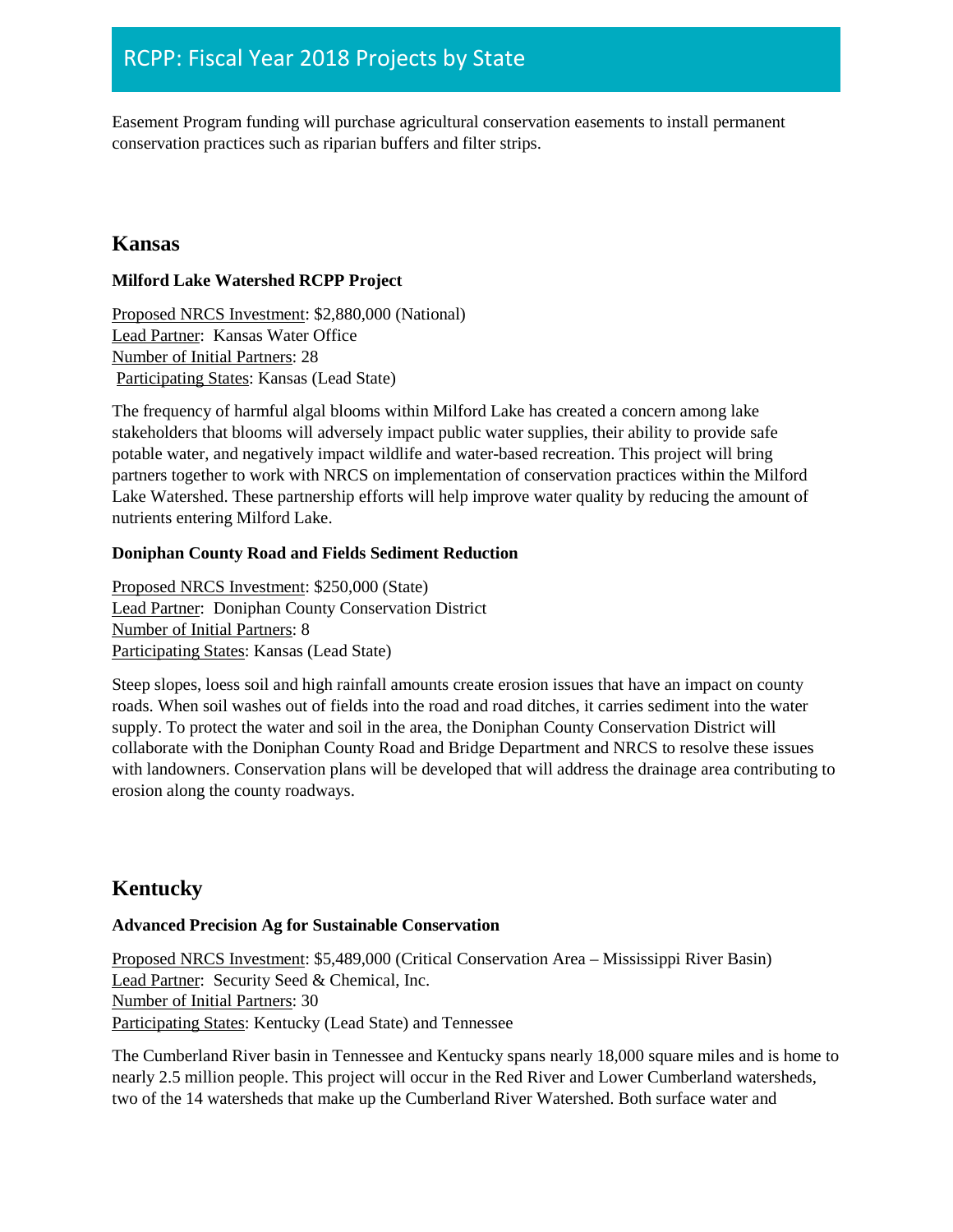groundwater impairments are a concern in the watershed with nutrients, bacteria, and sediment being the primary issues. The partners will work with producers to improve water quality by maximizing fertilizer uptake, preventing sediment and nutrient losses, using science based precision agricultural practices, and implementing high nutrient reducing structural practices. The partners' goal is to advance the implementation of on-farm precision agriculture practice to help ensure the sustainability, resilience, and continued productivity of the area's working lands while simultaneously improving the producer's bottom line. The partners assembled for this project are some of the most advanced, cutting edge companies in the U.S., which assures that both producers and NRCS staff will have access to the most up-to-date technologies available today. Another goal of this project is to work with NRCS to improve and update practice standards and enhancements, so they work better for producers and achieve higher results for the environment.

### **Reversing Declines in Grassland Biodiversity**

Proposed NRCS Investment: \$4,500,000 (National) Lead Partner: Central Hardwoods Joint Venture Number of Initial Partners: 11 Participating States: Indiana, Kentucky, Tennessee (Lead State)

The Central Hardwoods Joint Venture and its partners will use a multifaceted conservation program that will complement existing efforts to reverse the decline of grassland habitats in the Southeast U.S., especially near protected landscapes. The project seeks to recover populations of grassland bird species deemed in need of conservation attention by Partners in Flight, as well as the native biodiversity associated with the historic grassland landscapes of the Interior Low Plateaus ecoregion of Tennessee, Kentucky, and Indiana. Conservation efforts will include removal of woody cover and prescribed fire, reconversion of cropland or fescue pastures to native grasses, increasing forb-to-grass ratios, changing grazing intensities, and altering haying regimes.

### **Working Forests for Wildlife (KY, TN, VA)**

Proposed NRCS Investment: \$4,990,000 (National) Lead Partner: The Nature Conservancy, Kentucky Number of Initial Partners: 12 Participating States: Kentucky (Lead State), Tennessee and Virginia

Working Forests for Wildlife project seeks to conserve 25,000 acres of high priority forest in Kentucky, Virginia and Tennessee. By connecting forestland owners with The Nature Conservancy's existing carbon markets, these forests can be managed to improve biological diversity and provide habitat for endangered species.

### **Profitable Farms: Soil, Water and Plant Quality**

Proposed NRCS Investment: \$485,000 (State) Lead Partner: Pine Mountain Settlement School Number of Initial Partners: 5 Participating States: Kentucky (Lead State)

The Profitable Farms: Soil, Water and Plant Quality project aims to bring conservation practices to the historically under-served region of Southeastern Kentucky. This partnership will provide access to cost share contracts for Seasonal High Tunnels in order to improve plant quality, extend the growing season and produce high value fruits, vegetables and value added goods for market. Micro-irrigation will also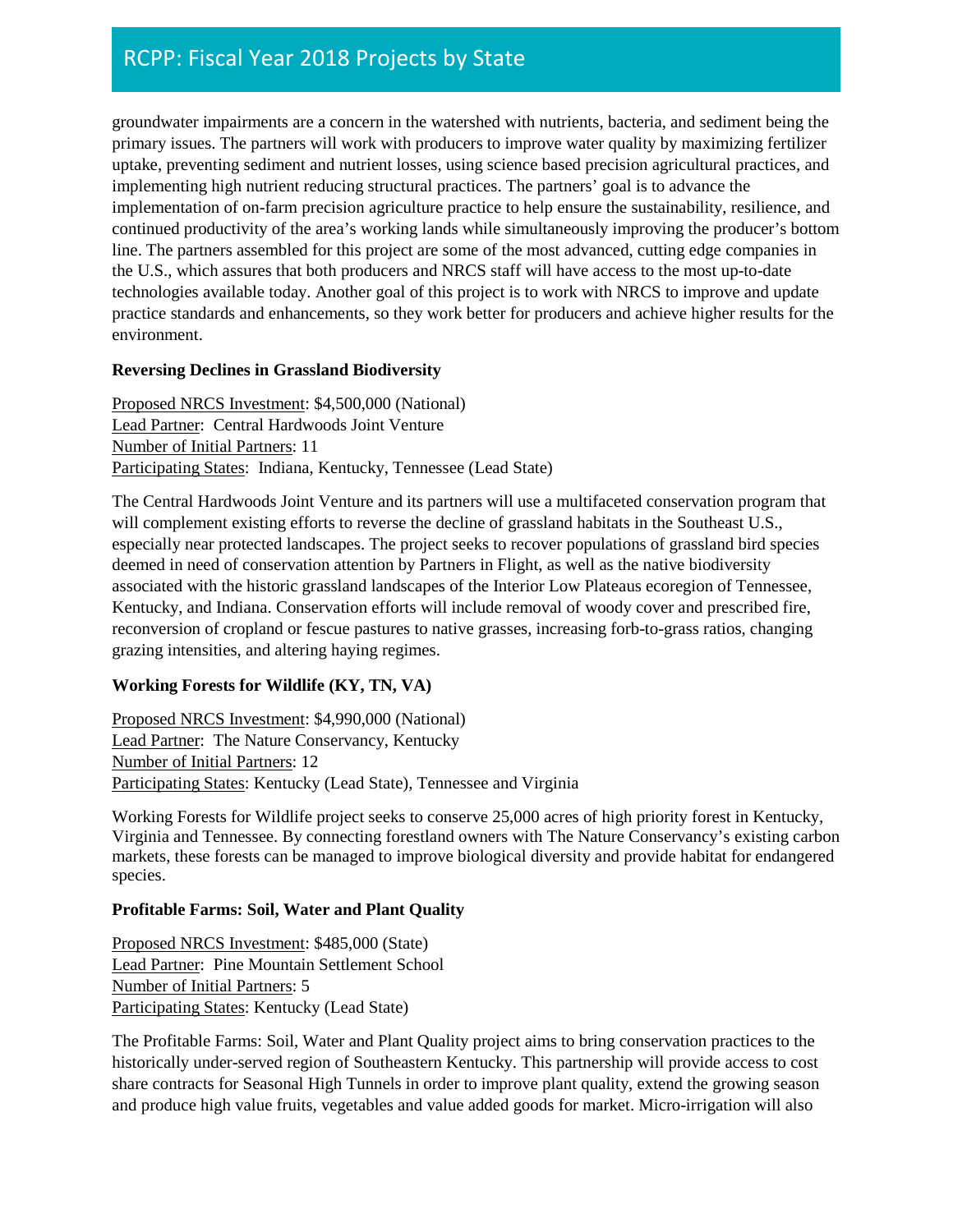be key in conserving water and improving water quality. Additionally, soil health and plant quality will be improved by the use of cover crops and reduced tillage. Implementation of these practices will help build the long term sustainability and profitability of these small farms while contributing greatly to the economic diversification of the region's economy. The project will provide a means for small farmers to tap into the tremendous opportunity for producing high-value agricultural products such as early and late crops, high quality organic heirloom vegetables, high quality organic small fruits and the resulting shelfstable products created from this premium quality produce.

### **Improving Wildlife and Pollinator Habitat on Farms**

Proposed NRCS Investment: \$425,000 (State) Lead Partner: Kentucky State University Number of Initial Partners: 6 Participating States: Kentucky (Lead State)

Many agricultural producers focus on maximizing production acreage and their natural resource concerns receive less attention. This project will improve wildlife and pollinator habitats and water quality on eligible agricultural lands in Kentucky. The project partners will work together to train agricultural landowners on efficient and accurate implementation of conservation practices through a series of how-to workshops and demonstration projects. This innovative model combines financial assistance with supportive, on-the-ground training to ensure implementation is cost-effective and successful.

### **Knox County RCPP**

Proposed NRCS Investment: \$110,000 (State) Lead Partner: Knox County Soil Conservation Number of Initial Partners: 4 Participating States: Kentucky (Lead State)

The Knox County Conservation District will be helping farmers and landowners through a local costshare program--\$20,000 in cash annually for five years and \$10,000 in administrative and outreach services annually for five years—for a total of \$150,000. Since the program began, the District has helped implement 44 livestock water facility practices, 15 heavy use area practices, 250 pasture renovation practices, and 15 fencing projects. The District offers equipment rentals to those implementing soil and water conservation practices on their farms.

# **Louisiana**

### **Gulf Coast Water and Wildlife Conservation**

Proposed NRCS Investment: \$5,430,000 (National) Lead Partner: Ducks Unlimited, Inc. Number of Initial Partners: 15 Participating States: Louisiana (Lead State) and Texas

The Gulf Coast prairies, marshes and bays of Louisiana and Texas comprise one of North America's most productive land resource regions and are the most important migration/wintering areas for water birds. The landscape is threatened with more than 90% coastal wetland loss and a population forecast doubling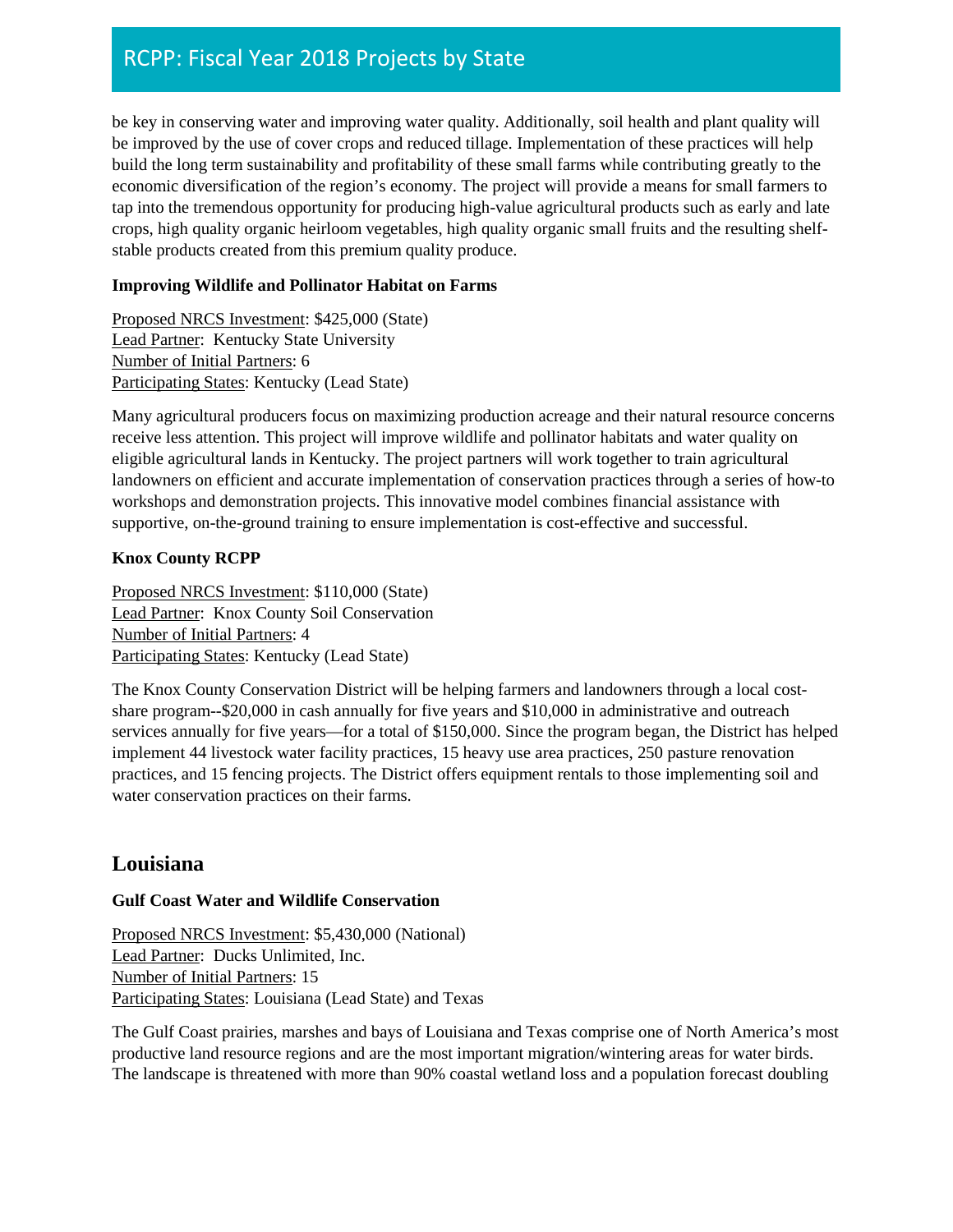to 50 million by 2050. Project partners will assist NRCS in Hurricane Harvey recovery efforts and address water quantity and habitat concerns in the Gulf Coast.

### **Improving Soil and Water Quality in Bayou Pierre**

Proposed NRCS Investment: \$350,000 (State) Lead Partner: Red River SWCD Number of Initial Partners: 6 Participating States: Louisiana (Lead State)

This project will manage natural resources to address soil quality degradation, water quality degradation and inefficient water use on the crop acres within the Bayou-Pierre watershed in Red River Parish, Northwest Louisiana. Conservation practices potentially implemented are expected to improve aquatic habitat, increase crop productivity, and provide economic benefit to the farmers. This project will serve as an example for other sites throughout the Louisiana's Red River Basin.

### **Cultivating Water Conservation on Working Lands**

Proposed NRCS Investment: \$450,000 (State) Lead Partner: Ducks Unlimited, Inc. Number of Initial Partners: 2 Participating States: Louisiana (Lead State)

This project will restore degraded cypress-tupelo brakes in seven Parishes in Louisiana. The hydrological restoration of brakes on working agriculture lands to capture surface water and storm runoff from agricultural fields is an innovative practice to improve water quality, conserve and utilize water resources, and improve habitat for wildlife while reducing input costs from pumping groundwater from the substantially declining alluvial aquifer.

### **Maine**

### **Conserving Farmland and Marsh Habitat in Maine**

Proposed NRCS Investment: \$1,440,000 (National) Lead Partner: Maine Farmland Trust Number of Initial Partners: 5 Participating States: Maine (Lead State)

Farms are often the largest remaining blocks of undeveloped land in coastal communities, and they often contain significant wildlife habitat in addition to their agricultural conservation values. Development pressure in these coastal communities is the highest in the state, and farmland and marsh habitat are disappearing rapidly. This project focuses on the protection of Maine farms that contain high value marsh habitat by preventing, eliminating or reducing stressors that degrade this habitat. Partners will seek to protect agricultural resources and habitat for fish and wildlife through easements, and they will work with producers to identify resource concerns and the conservation practices that could be implemented to support the health of marsh habitat.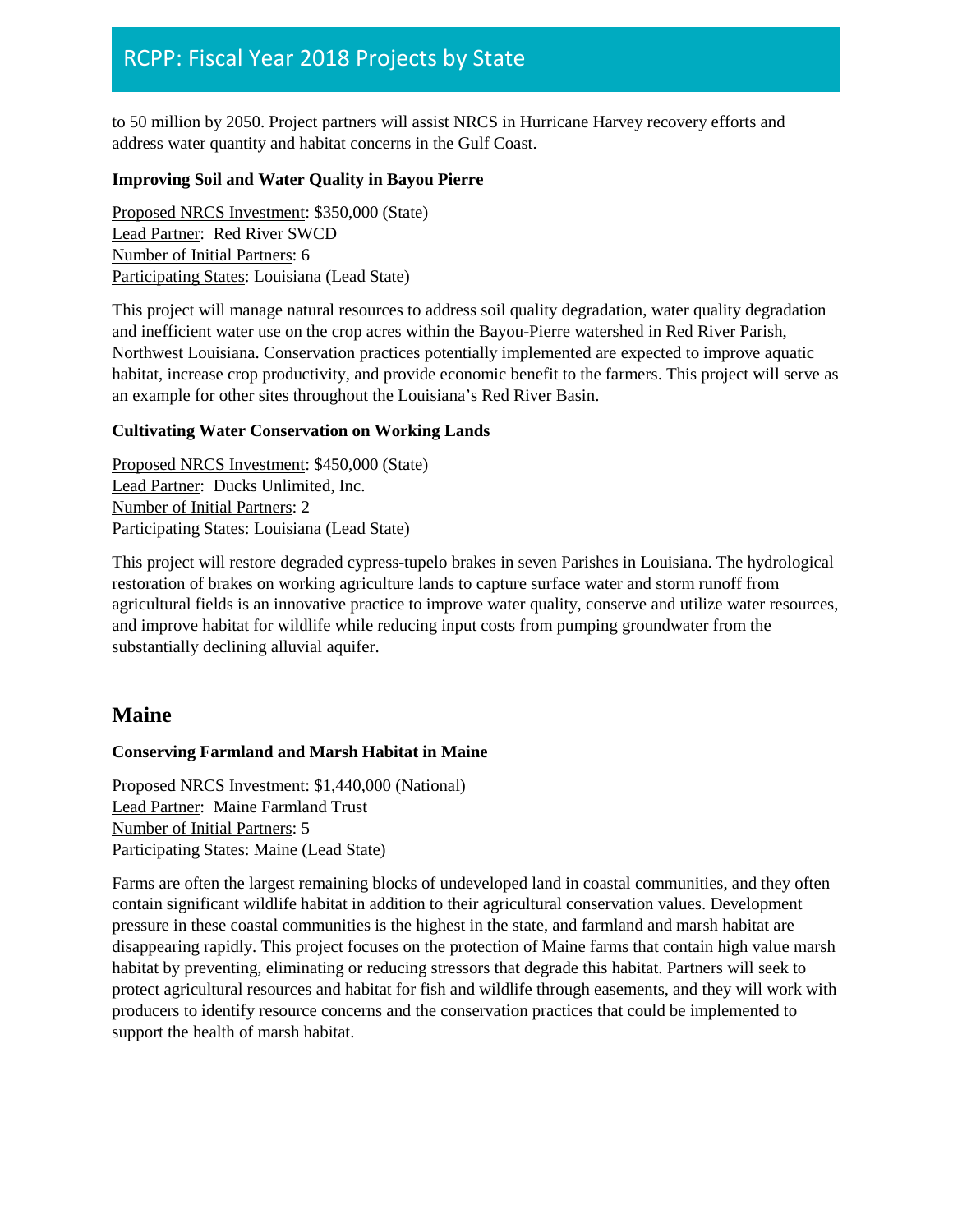#### **Little Kennebec Bay Farmland Protection**

Proposed NRCS Investment: \$600,000 (State) Lead Partner: Maine Farmland Trust Number of Initial Partners: 2 Participating States: Maine (Lead State)

The Little Kennebec Bay Farmland Protection project is located in coastal Washington County, Maine, where 17% of the population is considered to be food insecure. This project will focus conservation efforts on six farms and will place ACEP easements on properties landowners are eager to protect.

### **Maryland**

#### **Taking Soil Health to the Next Level**

Proposed NRCS Investment: \$1,000,000 (State) Lead Partner: Maryland Department of Agriculture Number of Initial Partners: 6 Participating States: Maryland (Lead State)

This project supports conservation practices that enhance soil health and improve both air quality through increased carbon sequestration and water quality through increased efficiency of nutrient use and water management. Conservation practices include adaptive nutrient management, cover crops, crop rotations, variable rate technology, residual and tillage management crop rotations, precision farming, edge of field tools, composting, forest and biomass planting and other practices supportive of soil health. These practices have production benefits including increased organic matter, reduced soil erosion, more efficient nutrient cycling, improved water retention, and reduced weed and pest competition. Increased soil health results in long-term soil productivity and the efficiency of production inputs. The project will include farmer to farmer workshops and three demonstrations at participating farms.

### **Chesapeake Bay Farm Stewardship and Preservation**

Proposed NRCS Investment: \$6,080,000 (Critical Conservation Area – Chesapeake Bay) Lead Partner: Sustainable Chesapeake Number of Initial Partners: 5 Participating States: Delaware, Maryland and Virginia (Lead State)

The Chesapeake Bay Farm Stewardship and Preservation project supports a diverse three state partnership to accelerate the adoption of precision nutrient management and soil health practices. Financial and technical assistance will be focused where: 1) practices will have the greatest impact on Chesapeake Bay water quality: 2) farmers have demonstrated enthusiasm for these practices; 3) partner outreach and education and technical assistance efforts support financial assistance delivery; and 4) prime farmland are located. Funds from this project will make significant contributions to reducing nitrogen and sediment loading to the Chesapeake Bay, helping the agricultural sector to meet Chesapeake Bay TMDL milestone goals.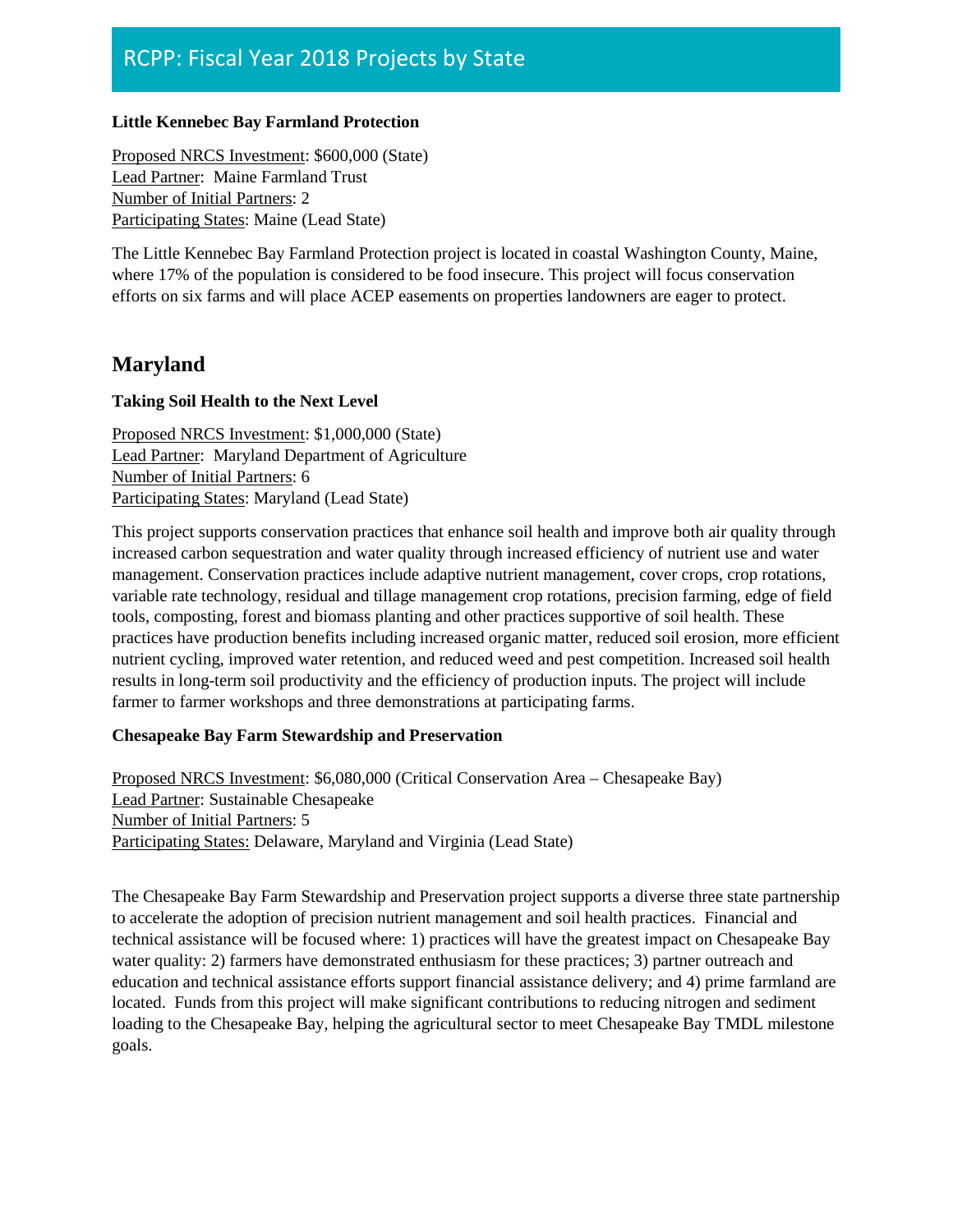# **Massachusetts**

### **Connecting the Connecticut River Watershed**

Proposed NRCS Investment: \$4,980,000 (National) Lead Partner: The Nature Conservancy Number of Initial Partners: 14 Participating States: Connecticut, Massachusetts (Lead State), New Hampshire and Vermont

This project addresses habitat for fish and wildlife, water quality and climate resilience in high priority aquatic and terrestrial sites across the four-state Connecticut River Watershed. Partners will work with land owners to improve and connect aquatic and riparian habitat; reduce sedimentation and nutrients; and identify and prioritize parcels of land that will safeguard water quality, protect riparian or wetland resources, and increase resiliency to climate change.

### **Massachusetts Collaborative for Private Forestland**

Proposed NRCS Investment: \$1,770,000 (State) Lead Partner: Massachusetts Division of Fisheries and Wildlife Number of Initial Partners: 2 Participating States: Massachusetts (Lead State)

The Massachusetts Division of Fisheries & Wildlife hopes to expand the successful model of the Habitat Management Grant Program to encourage private and municipal landowners to create adequate habitat for fish and wildlife and improve plant conditions. The program provides financial assistance to landowners for habitat management while fostering partnerships to encourage landscape scale habitat management.

### **Saving Farmland in the Lower Merrimack Watershed**

Proposed NRCS Investment: \$1,050,000 (State) Lead Partner: Essex County Greenbelt Association, Inc. Number of Initial Partners: 6 Participating States: Massachusetts (Lead State)

Essex County's watershed area harbors over 7,000 acres of unprotected working farmland. Rapid urbanization, high land values, and aging landowners render these farms vulnerable to conversion, with corresponding losses for water quality and habitat. This project will lead the effort to preserve 400 acres of the most critical farmland over the next 5 years through the acquisition of Agricultural Land Easements.

# **Michigan**

### **Maple Watershed Fish Habitat Improvement**

Proposed NRCS Investment: \$890,000 (Critical Conservation Area – Great Lakes Region) Lead Partner: Institute of Water Research Number of Initial Partners: 13 Participating States: Michigan (Lead State)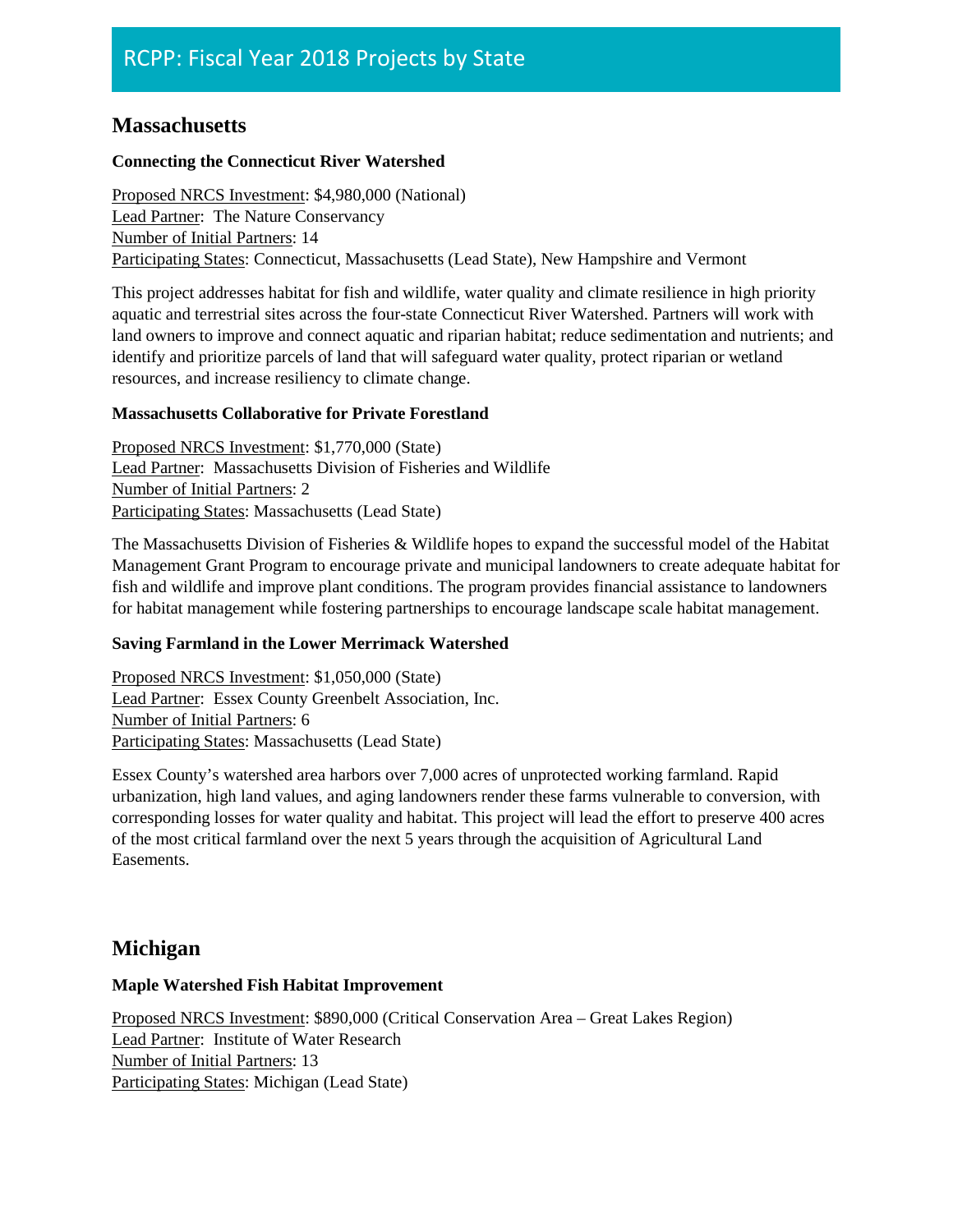The Maple River Watershed has experienced diminished fish habitat and degraded water quality as groundwater uses have expanded. Field crops in parts of the watershed require significant amounts of irrigation to produce maximum yields. Water withdrawals compete with subsurface flows feeding nearby streams impacting fish populations by changing stream temperature. Catchments in the Maple are in need of measures that offset the negative impacts of withdrawals on baseflow and temperatures. This project will improve fish habitat and water quality through a variety of conservation measures such as no till, buffer strips, and drainage management.

### **Ann Arbor Greenbelt: Saving Michigan Farms**

Proposed NRCS Investment: \$1,040,000 (State) Lead Partner: City of Ann Arbor Greenbelt Program Number of Initial Partners: 8 Participating States: Michigan (Lead State)

Located near the struggling Western Lake Erie Basin (WLEB) and southeast Michigan's rapidly growing Ann Arbor/Detroit metropolitan areas, the Ann Arbor Greenbelt: Saving Michigan Farms project provides an opportunity to protect agricultural lands key to food security and the local economies, preserve the agricultural heritage and quality of life of residents, and combat the NRCS resource concerns of water quality degradation, soil quality degradation and inadequate habitat for fish and wildlife.

### **Minnesota**

### **Driftless Area Habitat for the Wild & Rare Phase 2**

Proposed NRCS Investment: \$9,203,000 (National) Lead Partner: Trout Unlimited Number of Initial Partners: 46 Participating States: Illinois, Iowa, Minnesota and Wisconsin (Lead State)

The Jo Daviess Conservation Foundation and its partners will target areas in the Driftless Area where land restoration and land protection will have the most positive impact on water quality. RCPP funding will provide a new comprehensive, targeted regional approach to restoring cold-water streams and their riparian areas for the benefit of the many at-risk species. The project will assist landowners implement conservation practices that will reduce pollution and sediment runoff. Agricultural Conservation Easement Program funding will purchase agricultural conservation easements to install permanent conservation practices such as riparian buffers and filter strips.

### **One Watershed, One Plan Accelerated Implementation**

Proposed NRCS Investment: \$2,530,000 (State) Lead Partner: Minnesota Association of Soil & Water Conservation Districts Number of Initial Partners: 2 Participating States: Minnesota (Lead State)

Minnesota's One Watershed, One Plan (1W1P) program combines locally-led conservation and new tools to prioritize, target and measure non-point point source pollution reduction strategies and practices in priority sub-watersheds. The 1W1P program brings together MN's water authorities of its soil and water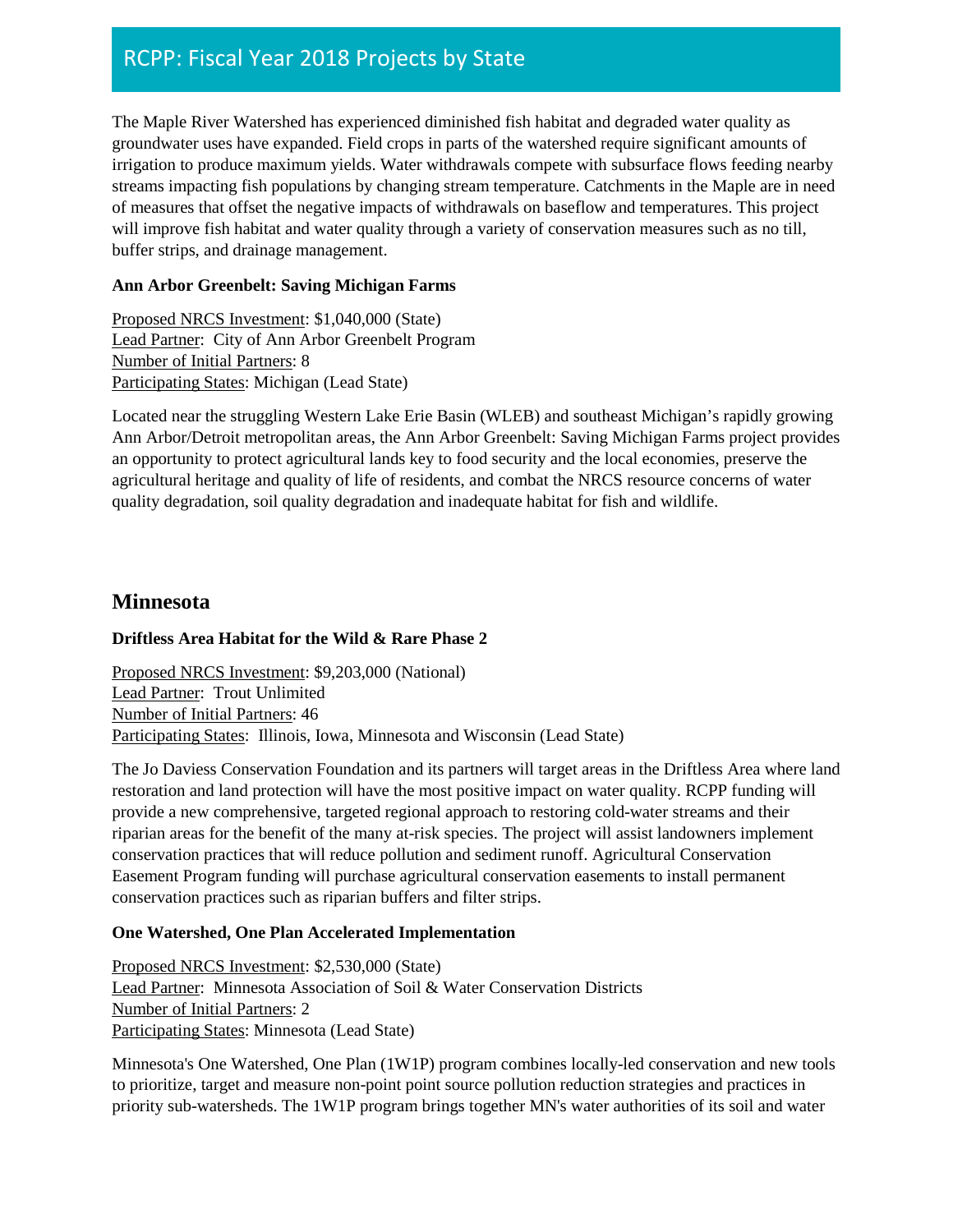conservation districts, counties, watershed districts and cities to work collectively through the locally-led process. Collectively, these partners have longstanding relationships with agricultural producers and forest landowners, within five major watersheds, to assure a high level of participation. This project advances an implementation framework that can accelerate the prioritized and targeted implementation of conservation practices to improve water quality faster than current efforts.

# **Mississippi**

### **Pollinator Habitat and Cover Crops**

Proposed NRCS Investment: \$75,000 (State) Lead Partner: Mississippi Urban Forest Council Number of Initial Partners: 2 Participating States: Mississippi (Lead State)

This pollinator habitat project will include 16 pollinator habitat best management practice demonstration plots in eight urban/rural communities and eight specialty crop farms. These plots will demonstrate the connection between cover crops and pollinator health. The goal is to accelerate technology transfer and adoption of pollinator health practices within the target communities.

# **Montana**

### **Montana Saline Seep Reclamation RCPP Project**

Proposed NRCS Investment: \$1,310,000 (State) Lead Partner: Montana Salinity Control Association Number of Initial Partners: 7 Participating States: Montana (Lead State)

More than 300,000 acres in Montana are affected by high soil saline levels, negatively impacting soil health, ground and surface water, wildlife, livestock and agriculture production. Saline seeps expanded rapidly in the late 1960s due to large scale crop-fallow farming. The MT Salinity Control Association (MSCA) provides efficient methods, on a farm-by-farm basis, to reclaim these saline seeps. MSCA completes groundwater investigations to determine the location and size of the recharge area to ensure land-use changes are planned where the highest impact can occur. Shallow groundwater monitoring wells are key to understanding the unique hydrogeology of each site before completing comprehensive saline seep reclamation plans for producers. This project will use Environmental Quality Incentives Program practices 512 and 610 to help offset income losses when recharge area acreage is converted from grain to water-use efficient perennial forage production. Perennial vegetation lowers ground water levels, eliminating saline discharge to surface waters and acres of productive cropland.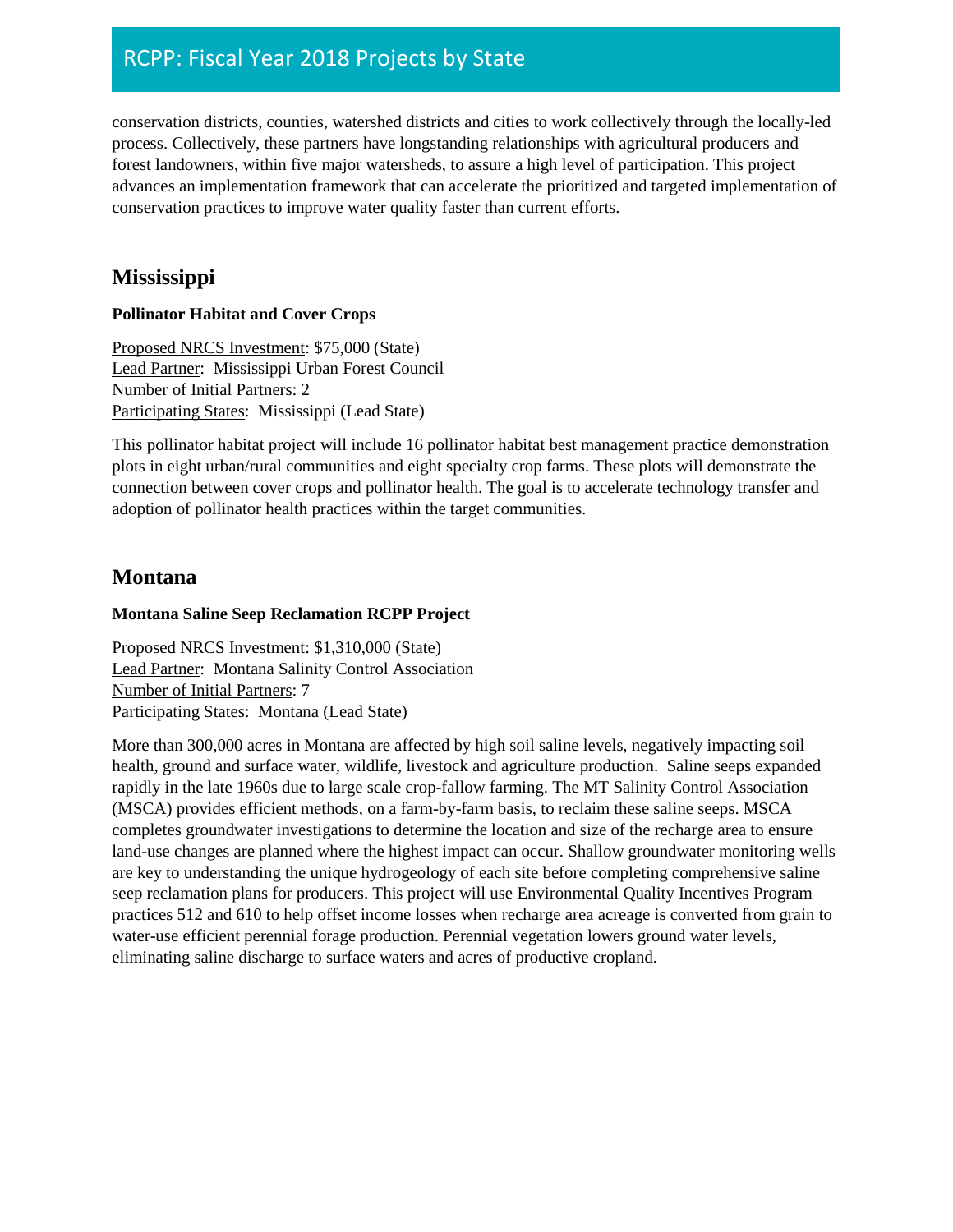## **Nebraska**

### **Papillion Creek Site WP-1 Dam**

Proposed NRCS Investment: \$4,460,000 (Critical Conservation Area-Prairie Grasslands Region) Lead Partner: Papio-Missouri River Natural Resources District Number of Initial Partners: 1 Participating States: Nebraska (Lead State)

The Papio-Missouri Natural Resources District (NRD) seeks to amend the PL-566 Papillion Creek Watershed Work Plan to add flood control as a purpose of the D-31 site. The project will also fund the engineering and construction of the flood control and water quality control structure at the site located in Omaha, Nebraska. The proposed project site is in an area that is rapidly changing from an agricultural landscape to an expanding urban landscape of housing and industrial areas. The project partners identified this structure primarily to provide flood control benefits, with secondary benefits of grade stabilization, water quality improvements, recreation and wildlife habitat improvements. The proposed project meets the goals of multiple government agencies, including federal, state, county, and local governments to provide flood protection, maintain water quality, reduce streambed erosion, and provide recreational opportunities in an evolving watershed.

# **New Hampshire**

### **Connecting the Connecticut River Watershed**

Proposed NRCS Investment: \$4,980,000 (National) Lead Partner: The Nature Conservancy Number of Initial Partners: 14 Participating States: Connecticut, Massachusetts (Lead State), New Hampshire and Vermont

This project addresses habitat for fish and wildlife, water quality and climate resilience in high priority aquatic and terrestrial sites across the four-state Connecticut River Watershed. Partners will work with land owners to improve and connect aquatic and riparian habitat; reduce sedimentation and nutrients; and identify and prioritize parcels of land that will safeguard water quality, protect riparian or wetland resources, and increase resiliency to climate change.

### **Upper Valley Farmland Protection Initiative**

Proposed NRCS Investment: \$1,070,000 (State) Lead Partner: Upper Valley Land Trust, Inc. Number of Initial Partners: 5 Participating States: New Hampshire (Lead State)

The Upper Valley Land Trust, a leader in land conservation for over 30 years, in collaboration with its partners, seeks to excel the pace of farmland conservation in the Upper Connecticut River watershed. The goal is to stem the conversion and loss of vitally important agricultural and forest land. This partnerdriven effort seeks to increase producer participation in the Agricultural Conservation Easement Program-Agricultural Land Easements program to permanently conserve viable farmland for protecting water quality and improving soil health. This project will priorities three areas: farms located near impaired waters, where there are low percentages of protected farms, and where historically underserved producers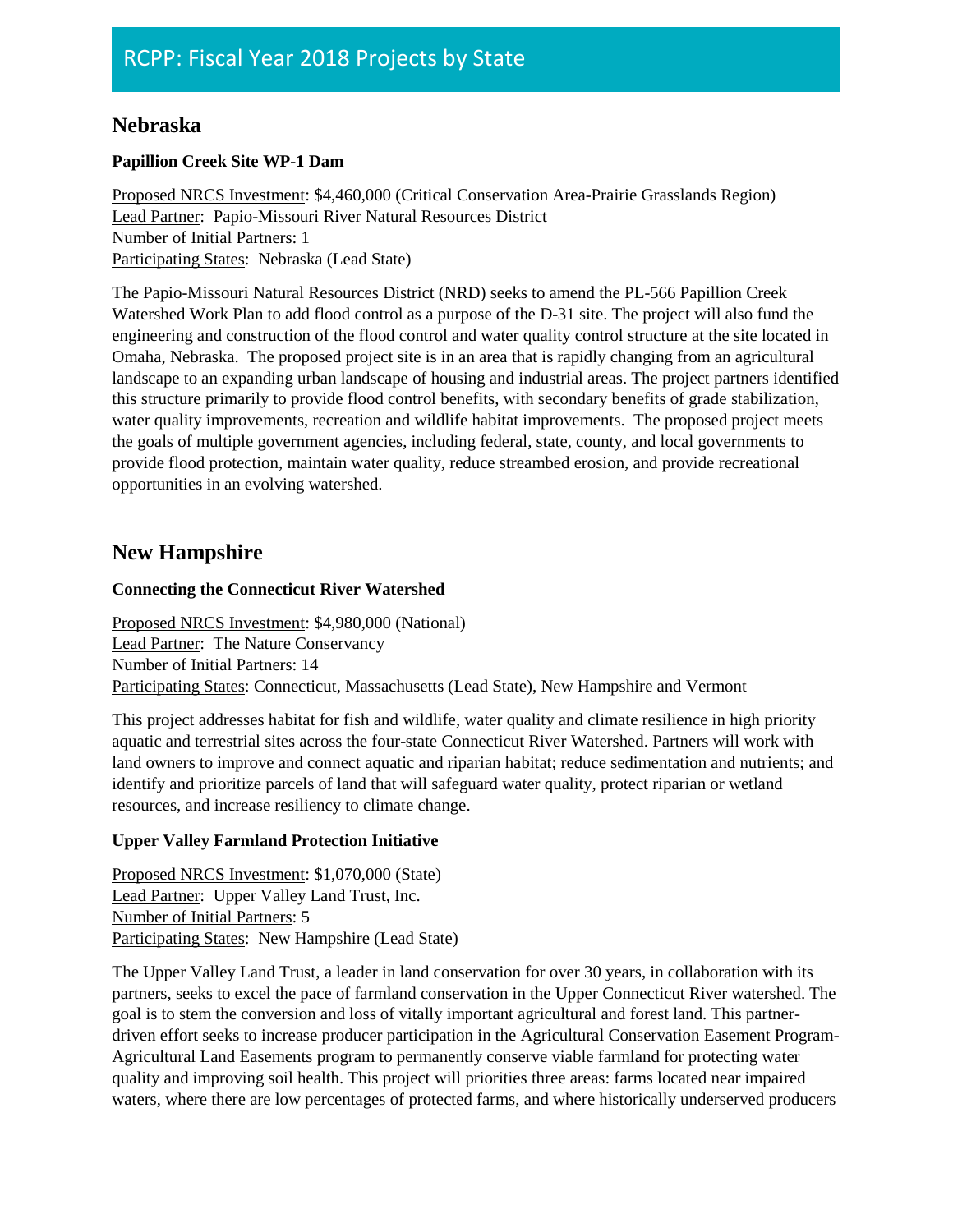lack resources for improvements. The overall goal of this initiative is to protect 5,000 acres in the next five years.

# **New Jersey**

### **Columbia Dam Removal & Restoration on Paulins Kill**

Proposed NRCS Investment: \$567,000 (State) Lead Partner: The Nature Conservancy Number of Initial Partners: 3 Participating States: New Jersey (Lead State)

In 2011, the Columbia Dam was ranked in the top five percent of all Northeastern US dams prioritized for removal to protect migrating fish. Since 2013, TNC, American Rivers and NJDEP have been working with stakeholders on plans to remove the Columbia Dam and a downstream remnant dam to restore and reconnect habitat for diadromous fish species including American shad, blueback herring, alewife, American eel and native sea lamprey. Plans also include restoring 32 acres of floodplain habitat currently inundated by the Columbia Dam. Removal of the Columbia Dam will open 20 miles of streams in the Paulins Kill watershed for migratory fish and restore degraded in-stream habitat in the 1.5-mile impoundment upstream of the Columbia Dam. The project team is currently communicating with regulatory agencies and expects the project to be shovel ready by Spring of 2018.

### **Black River Greenway – Soil and Water Protection**

Proposed NRCS Investment: \$922,000 (State) Lead Partner: New Jersey Conservation Foundation Number of Initial Partners: 12 Participating States: New Jersey (Lead State)

New Jersey Conservation Foundation (NJCF) is the lead partner in this project to preserve farms in the Black River using the Agricultural Conservation Easement Program-Agricultural Land Easements (ACEP-ALE), and implement sound conservation practices through Environmental Quality Incentives Program funding. The partners will prioritize farms based on incidence of Prime and Statewide soils, proximity to C-1 streams, and critical threatened and endangered habitat, and will assemble funding packages to provide matching funds for high priorities for ACEP-ALE.

# **New Mexico**

### **NRCS-NFWF Pecos Partnership**

Proposed NRCS Investment: \$1,357,000 (Critical Conservation Area-Prairie Grasslands Region) Lead Partner: National Fish and Wildlife Foundation Number of Initial Partners: 10 Participating States: New Mexico (Lead State)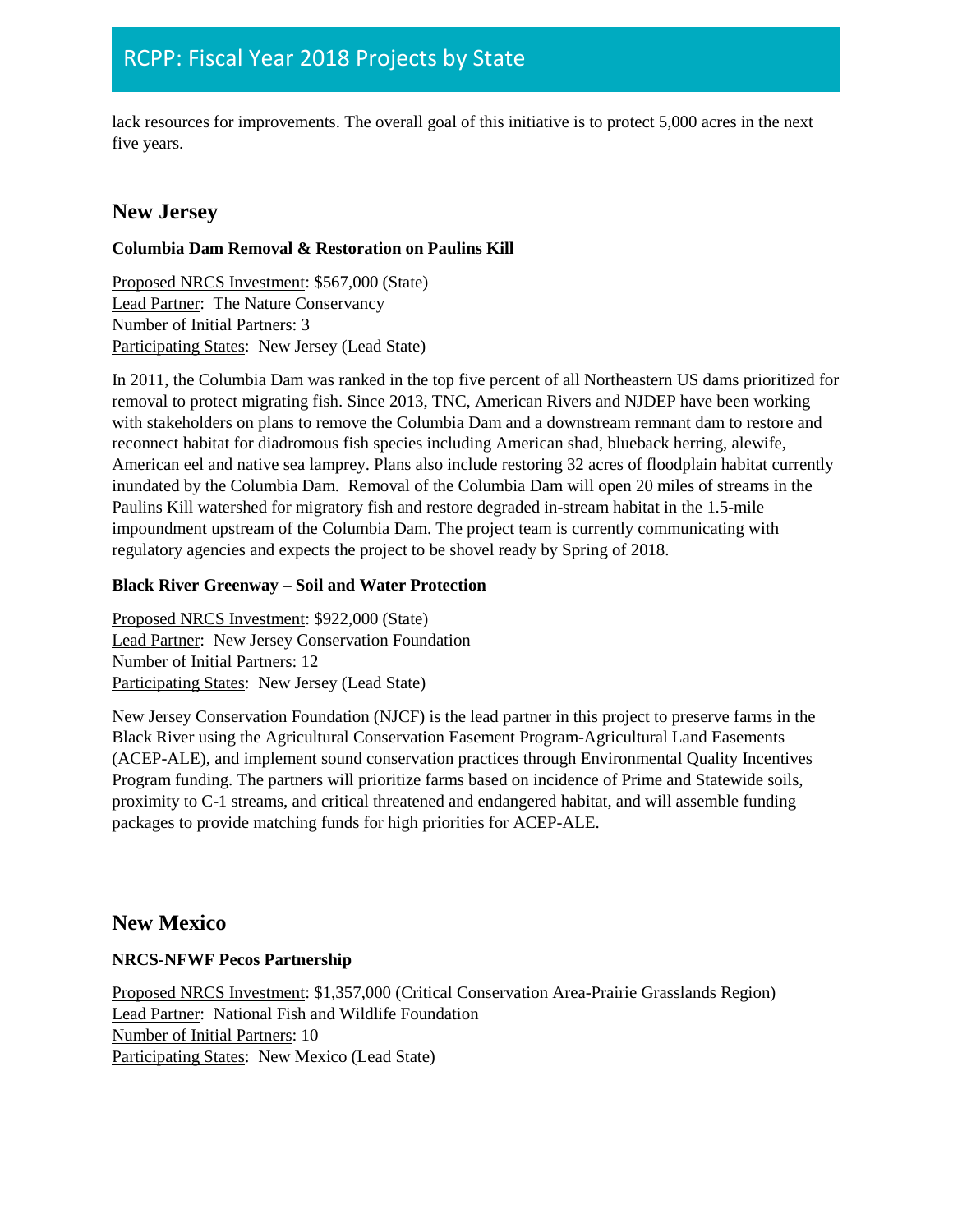The Pecos River Watershed in New Mexico and Texas is home to the Permian Basin, one of the largest and most important oil and gas reserves in the country. NFWF and its partners will collaborate with at least four major oil and gas producers on the Pecos River Watershed Initiative to promote the conservation of the region's important rangeland and riparian features. NFWF will use Environmental Quality Incentives Program, Conservation Stewardship Program and PL-566 programs to support riparian restoration, grazing system improvements, water development and irrigation improvements, establishment of native riparian and rangeland species and removal of invasive species.

### **North Central NM Watershed Restoration Project**

Proposed NRCS Investment: \$3,420,000 (State) Lead Partner: Launch-Pinto SWCD Number of Initial Partners: 19 Participating States: New Mexico (Lead State)

This regional watershed project, in the Rio Grande and Pecos River watersheds, will reduce wildfire risk while improving soils, hydrology, vegetation, and enhancing social/economic needs. This project expands on previous work to improve the forestry management in this critically important region. Montane coniferous forest watersheds and riparian areas, damaged by wildfires, have greatly diminished water storage capacity because the soils do not absorb or hold water. Rainwater runoff generated during storms has the potential to cause extreme flooding, sedimentation, and debris flows into the main tributaries of the burned watersheds. The large amounts of post-fire sediment diminish water quality and disrupt water delivery and storage. Wildlife, acequias, rural economies, tourism and outdoor recreation are all at risk from the associated impacts of watershed wildfires.

# **New York**

### **East of Hudson Watershed Water Supply Protection**

Proposed NRCS Investment: \$590,000 (State) Lead Partner: Watershed Agricultural Council Number of Initial Partners: 3 Participating States: New York (Lead State)

This project will address water quality degradation in the 13 reservoirs and three controlled lakes in NYC's East of Hudson watershed. The NYC water supply system delivers one billion gallons of drinking water to more than 9.5 million people daily, approximately half of the population of New York State. Along with its partners, Watershed Agricultural Council will use Environmental Quality Incentives Program funding to accelerate the implementation of animal waste management practices to reduce the risk of excess nutrients, pathogens, and sediment from leaving livestock farms and contaminating surface water. This project will expand and enhance the ongoing work with East of Hudson Program's 77 active farm partners to protect the NYC water supply.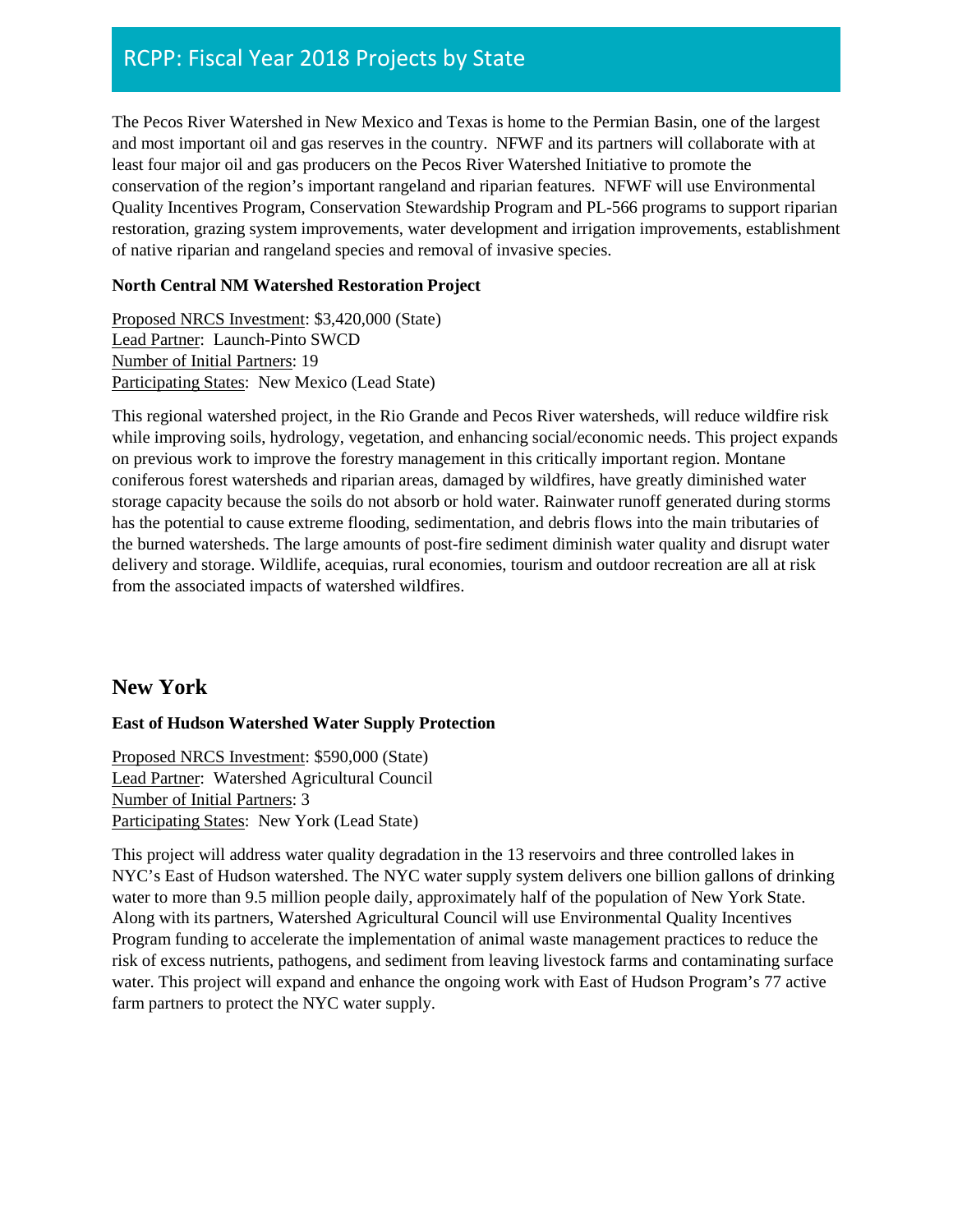# **North Carolina**

### **NC Swine Floodplain Buyout**

Proposed NRCS Investment: \$2,490,000 (National) Lead Partner: NC Division of Soil & Water Conservation Number of Initial Partners: 7 Participating States: North Carolina (Lead State)

The Swine Farm Floodplain Easement Program was created in 1999 in the wake of devastation caused by Hurricanes Dennis, Floyd, and Irene. North Carolina again experienced devastating floods in 2016, renewing the concerns about the water quality risk associated with swine operations located in floodprone locations. The objective of the proposed project is to voluntarily remove 7-10 operations from the floodplain. The project will use the Agricultural Conservation Easement Program -Agricultural Land Easements program and state funding to acquire voluntary perpetual conservation easements on swine operations in the 100-year floodplain. Partners will also use the Environmental Quality Incentives Program to decommission waste lagoons and install additional best management practices specified in conservation plans on the participating farms.

### **SmithfieldGro: Sustainable Grain Supply Chains**

Proposed NRCS Investment: \$1,080,000 (National) Lead Partner: Environmental Defense Fund Number of Initial Partners: 16 Participating States: Iowa and North Carolina (Lead State)

This project expands an innovative collaboration between the Environmental Defense Fund and Smithfield Foods to address nutrient management and soil health in the company's grain supply chain. In 2014, the company created SmithfieldGro, a voluntary program that provides agronomic assistance and conservation incentives to grain growers in the company's sourcing region. In 2016, SmithfieldGro improved practices on about 300,000 acres in North Carolina and Iowa. This RCPP will launch new efforts in IA and expand efforts in NC. RCPP allows SmithfieldGro to engage new partners, incorporate strong science, and reach farmers who may not enroll in traditional conservation efforts.

### **NCSLHPPP for 2018**

Proposed NRCS Investment: \$7,000,000 (National) Lead Partner: North Carolina Department of Agriculture and Consumer Services Number of Initial Partners: 21 Participating States: North Carolina (Lead State)

The North Carolina Department of Agriculture and Consumer Services (NCDA&CS) has partnered with the US Army, US Air Force, US Marine Corps, and others to develop the North Carolina Sentinel Landscapes High Priority Protect Program (NCSLHPPP) for 2018. This project will seek to place agriculture conservation easements on high priority parcels that provide compatible use by both the military and agriculture. Selection of these properties is vital, not only for these industries, but also for the preservation and conservation wildlife, natural resources, endangered species, and scenic beauty that is threatened by land use change due to increased population. The NCSLHPPP for 2018 focuses initially on approximately 8,000 acres of must-protect land parcels for the Eastern North Carolina Sentinel Landscapes (ENCSL) partnership. These land parcels were selected based upon a must-protect area for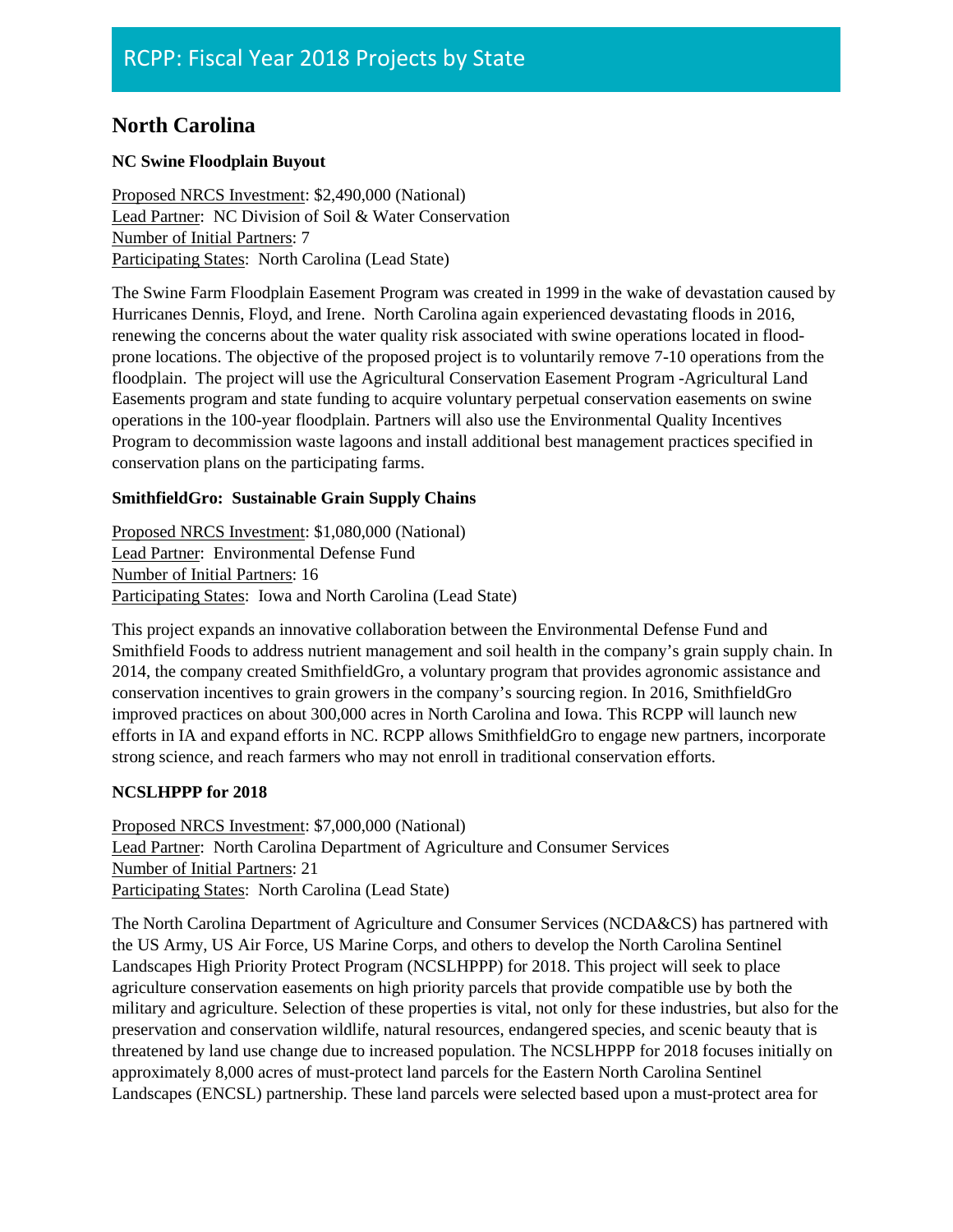the continuance of military training in North Carolina and its high conservation value as a natural resource for farming and agriculture in the defined 33-county ENCSL.

#### **Mills River Source Water Protection Project**

Proposed NRCS Investment: \$730,000 (State) Lead Partner: Mills River Partnership Number of Initial Partners: 11 Participating States: North Carolina (Lead State)

This project will occur on the mainstem of the Mills River and on Foster Creek, a direct tributary in Henderson County, North Carolina. The goal is to help protect the source water for 85,000 people in the cities of Hendersonville, Asheville, and surrounding counties who depend on the Mills River for their drinking water. It focuses on completely restoring a mile-long stretch of a deeply incised eroding streambank, constructing an agrichemical handling facility along the mainstem of the Mills River, and onfarm work with cattle operations where bank sloping, riparian fencing, and off-channel watering tanks will be implemented. In addition to protecting drinking water, the project will also improve degraded fish and wildlife habitat, help ensure future agricultural productivity, foster locally produced foods, and expand a unique on-farm educational forum promoting sustainable agricultural practices.

### **Ohio**

### **Jacoby Creek Partnership**

Proposed NRCS Investment: \$1,440,000 (Critical Conservation Area-Mississippi River Basin) Lead Partner: Tecumseh Land Trust Number of Initial Partners: 12 Participating States: Ohio (Lead State)

Tecumseh Land Trust (TLT) and its partners aim to improve water quality in the Little Miami River's Jacoby Creek and Yellow Springs Creek sub watersheds, to demonstrate and document the benefits of best agricultural conservation practices for water quality, aquatic and wildlife habitat, and soil health. The Jacoby Creek Partnership also seeks to permanently preserve prime farmland and well-functioning stream corridors.

#### **Greater Cleveland Reforestation Project**

Proposed NRCS Investment: \$77,000 (State) Lead Partner: Cuyahoga Soil & Water Conservation District Number of Initial Partners: 4 Participating States: Ohio (Lead State)

The Cuyahoga Soil & Water Conservation District and its partners will address water quality degradation and air quality impacts through the Greater Cleveland Reforestation Project. Every summer, Clevelanders lose beach days due to fecal bacterial contamination stemming from the antiquated combined sewer overflow system that discharges raw sewage into the lake after major rain events. In addition, Cleveland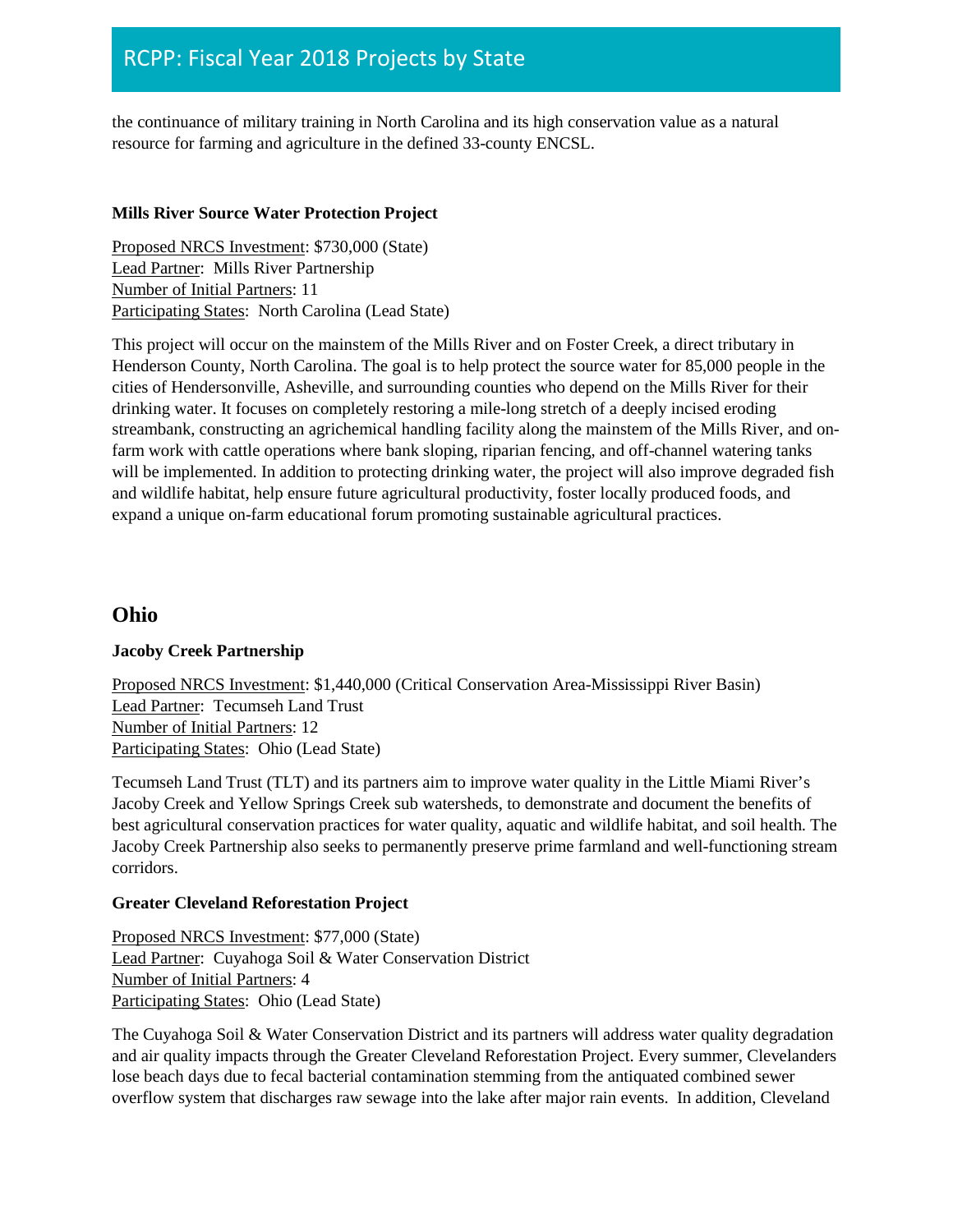tree canopy cover is down to 19 percent due to disease and other issues. Subsequently, Cleveland has been rated as the ninth worst metropolitan area for air quality. This project will use Environmental Quality Incentives Program funds for site preparation and tree/shrub establishment to address both water and air quality.

### **Spotted Knapweed Treatment for Ohio Producers**

Proposed NRCS Investment: \$563,000 (State) Lead Partner: Morgan Soil & Water Conservation District Number of Initial Partners: 18 Participating States: Ohio (Lead State)

The Spotted Knapweed Treatment for Ohio Producers (STOP) Project will focus on the treatment and control of spotted knapweed and other invasive weeds in four Appalachian counties in Southeastern Ohio. These counties have each experienced an exponential spread of spotted knapweed along state, county, township, and private roadways, which led to its severe invasion into surrounding privately owned pastures and hay lands. Through this project, the Morgan County Soil and Water Conservation District and its partners will provide Environmental Quality Incentives Program financial assistance to producers to address soil erosion, water quality degradation, excessive plant pest pressure and degraded plant condition to restore degraded pastures and hay land.

# **Oregon**

### **Wallow Lake Irrigation Modernization**

Proposed NRCS Investment: \$1,730,000 (Critical Conservation Area-Columbia River Basin) Lead Partner: Farmers Conservation Alliance Number of Initial Partners: 2 Participating States: Oregon (Lead State)

The Wallowa Lake Irrigation Modernization Project will address water quantity, water quality, and inadequate habitat resource concerns in the Prairie Creek area of Wallowa County, Oregon. This project proposes to pipe 11.8 miles of private ditches, install water control structures/fish screens on newly piped ditches, and install up to ten new sprinkler systems to increase on-farm conveyance and application efficiency. These actions will improve water conveyance and application efficiency, reduce fish entrainment risk, decrease return flows into Prairie Creek and the Wallowa River, and decrease sediment, nutrient, and bacteria inputs into Prairie Creek and the Wallowa River. Farmers Conservation Alliance (FCA), and its partners seek to benefit threatened or endangered populations of spring Chinook salmon, summer steelhead trout, and bull trout.

### **Upper John Day River Flow and Protection Project**

Proposed NRCS Investment: \$4,940,000 (Critical Conservation Area-Columbia River Basin) Lead Partner: Confederated Tribes of the Warm Springs Reservation of Oregon Number of Initial Partners: 7 Participating States: Oregon (Lead State) and Washington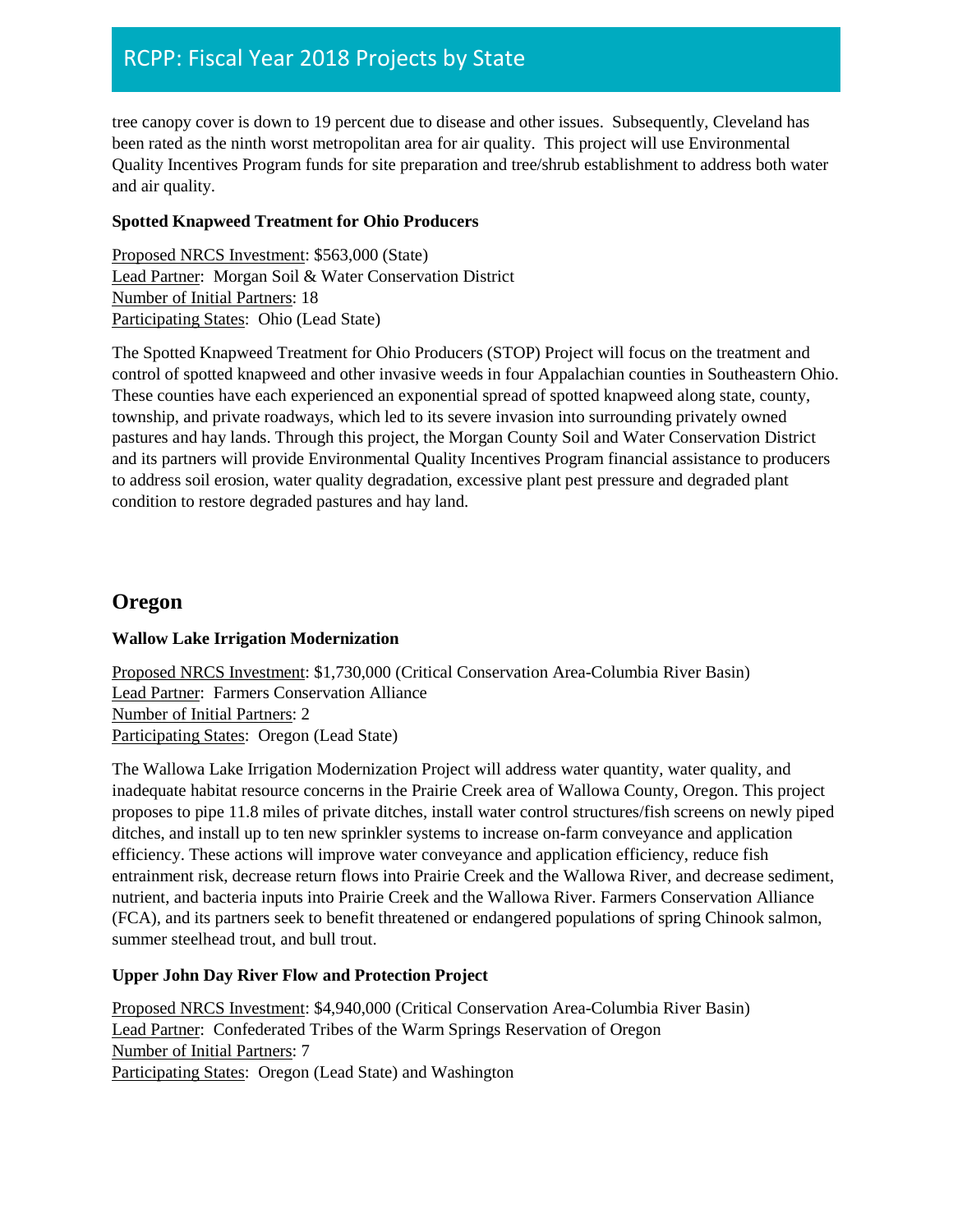The John Day River Flow and Protection Project seeks to improve irrigation efficiency to conserve water and increase flow while enhancing and improving overall watershed health. Additionally, Confederated Tribes of the Warm Springs Reservation of Oregon and its partners seek to address inadequate habitat for fish and wildlife. Planned project components include irrigation efficiency improvements, irrigation ditch piping, diversion and culvert replacements, instream leases, fish screens installations, water measuring devices, channel reconnections to the mainstem John Day River, riparian fencing and planting, and instream restoration work. Multiple working lands conservation easements are in development to protect critical habitat for fish and wildlife along with keeping agricultural production in operation.

### **East Fork Hood River Watershed Restoration Project**

Proposed NRCS Investment: \$2,033,000 (Critical Conservation Area-Columbia River Basin) Lead Partner: East Fork Irrigation District Number of Initial Partners: 6 Participating States: Oregon (Lead State)

This project brings together a diverse set of partners in the Hood River Watershed, of the Columbia River Basin, to focus on a top-priority water conservation and fish habitat project in the Lower East Fork Hood River. Through this project, the East Fork Irrigation District and its partners will construct Phase 1 of the Eastside Lateral pipeline project, assist agricultural producers with approximately 400 acres of on-farm water conservation practices and educate producers and farm workers on the latest irrigation water management techniques. The project will also restore one mile of spawning and rearing habitat on the East Fork Hood River for threatened steelhead, spring Chinook, and coho. The project seeks to increase irrigation water reliability for high value food crops, improve resilience to drought, and restore instream habitat for ESA-listed species.

### **Lower Crooked River Strategic Restoration**

Proposed NRCS Investment: \$7,091,000 (Critical Conservation Area-Columbia River Basin) Lead Partner: Crooked River Watershed Council Number of Initial Partners: 8 Participating States: Oregon (Lead State)

Lower Crooked River Strategic Restoration (LCRSR) is a comprehensive project intended to address degraded fish and wildlife habitat, water quality, and riparian plant communities over 17 miles of the Crooked River in Central Oregon. Proposed restoration activities include both instream and riparian restoration to improve habitat for fish and wildlife, water quality, and agricultural productivity. In addition, the project will reduce the threat of regulatory enforcement associated with the Federal Endangered Species Act and compliance with non-point source impacts from agriculture under Sections 303 and 319 of the Federal Clean Water Act.

### **Wallowa Front Fuel Reduction Project**

Proposed NRCS Investment: \$2,280,000 (National) Lead Partner: Wallowa Resources Number of Initial Partners: 7 Participating States: Oregon (Lead State)

The Wallowa Front is characterized by significant wildfire risk in the Oregon Department of Forestry's Communities at Risk of Wildfire (CAR) and there is a great concern about the risk of catastrophic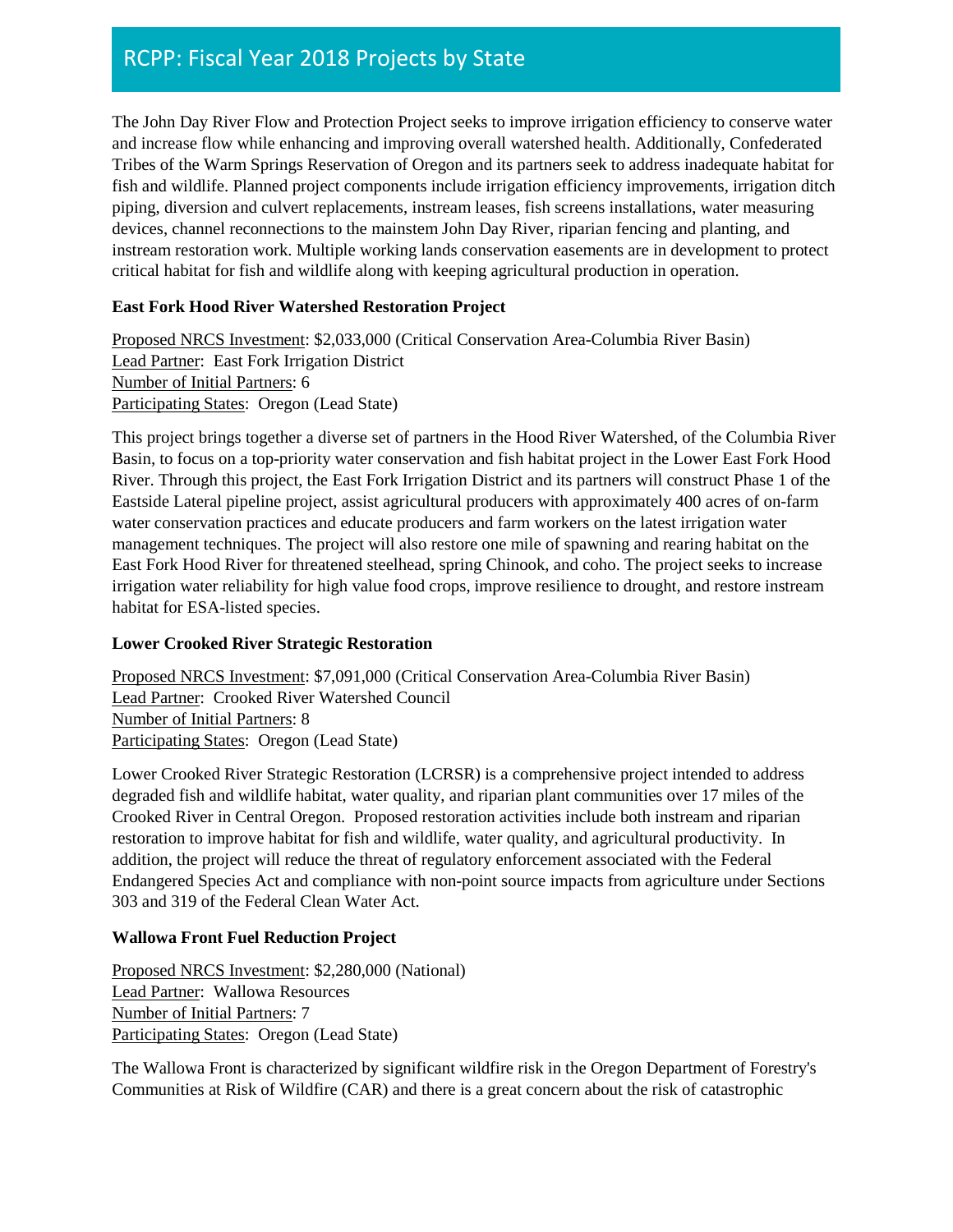wildfires. The project will create defensible space to assist in wildfire suppression between public and private forest land by thinning overstocked stands, manipulating fuels, and reducing fuel loads. Stand replacement fires have adverse impacts on watershed function including erosion, habitat loss, reduced water quality and commercial productivity. The current average fuel load is estimated to be 60-80 tons per acre of standing live trees, dead trees and slash on the ground. The target treatment level would be around 30 tons per acre on a typical treatment scenario.

#### **Stinkingwater Area Medusahead Management Plan**

Proposed NRCS Investment: \$960,000 (State) Lead Partner: Harney Soil and Water Conservation Districts (SWCD) Number of Initial Partners: 6 Participating States: Oregon (Lead State)

The Stinkingwater Area Medusahead Management Plan project includes nearly 400,000 acres in northeastern Harney County, Oregon, which is known to have a rapidly expanding medusahead rye invasion. The partnership, led by the Harney County CWMA, has subdivided the project area into 5 phase areas to be inventoried and treated in a strategic and systematic manner. The partners will use Environmental Quality Incentives Program financial assistance to implement 3-year Integrated Pest Management plans on affected private lands in fiscal years 2018- 2022. These private lands treatments will be coordinated with work occurring on neighboring Bureau of Land Management and state lands within the project area to achieve landscape scale control and rehabilitation.

### **Pennsylvania**

### **CCCD Partnership for Chesapeake Bay Water Quality**

Proposed NRCS Investment: \$3,600,000 (Critical Conservation Area-Chesapeake Bay Watershed) Lead Partner: Chester County Conservation District Number of Initial Partners: 10 Participating States: Pennsylvania (Lead State)

The Chester County Conservation District (CCCD) and its partners will address a surplus in Farm Bill financial assistance applicants in the Chesapeake Bay Watershed, by working closely with NRCS and private agricultural consultants to develop plans and installing conservation practices. As part of the RCPP ranking process, applicants will be given a higher score based on their willingness to implement or maintain a stream buffer, and commitment to work with one or more of the listed partners to develop plans and/or best management practices (BMPs). The CCCD's RCPP program will conduct site visits with each landowner after the contract is complete to discuss continued operation and maintenance of their conservation practices, and by incentivizing private consultants to assist in the contracting process by writing comprehensive nutrient management plans.

### **Implementing BMP's & CNMP's on PA Preserved Farms**

Proposed NRCS Investment: \$6,370,000 (Critical Conservation Area-Chesapeake Bay Watershed) Lead Partner: Pennsylvania Department of Agriculture-Bureau of Farmland Preservation Number of Initial Partners: 3 Participating States: Pennsylvania (Lead State)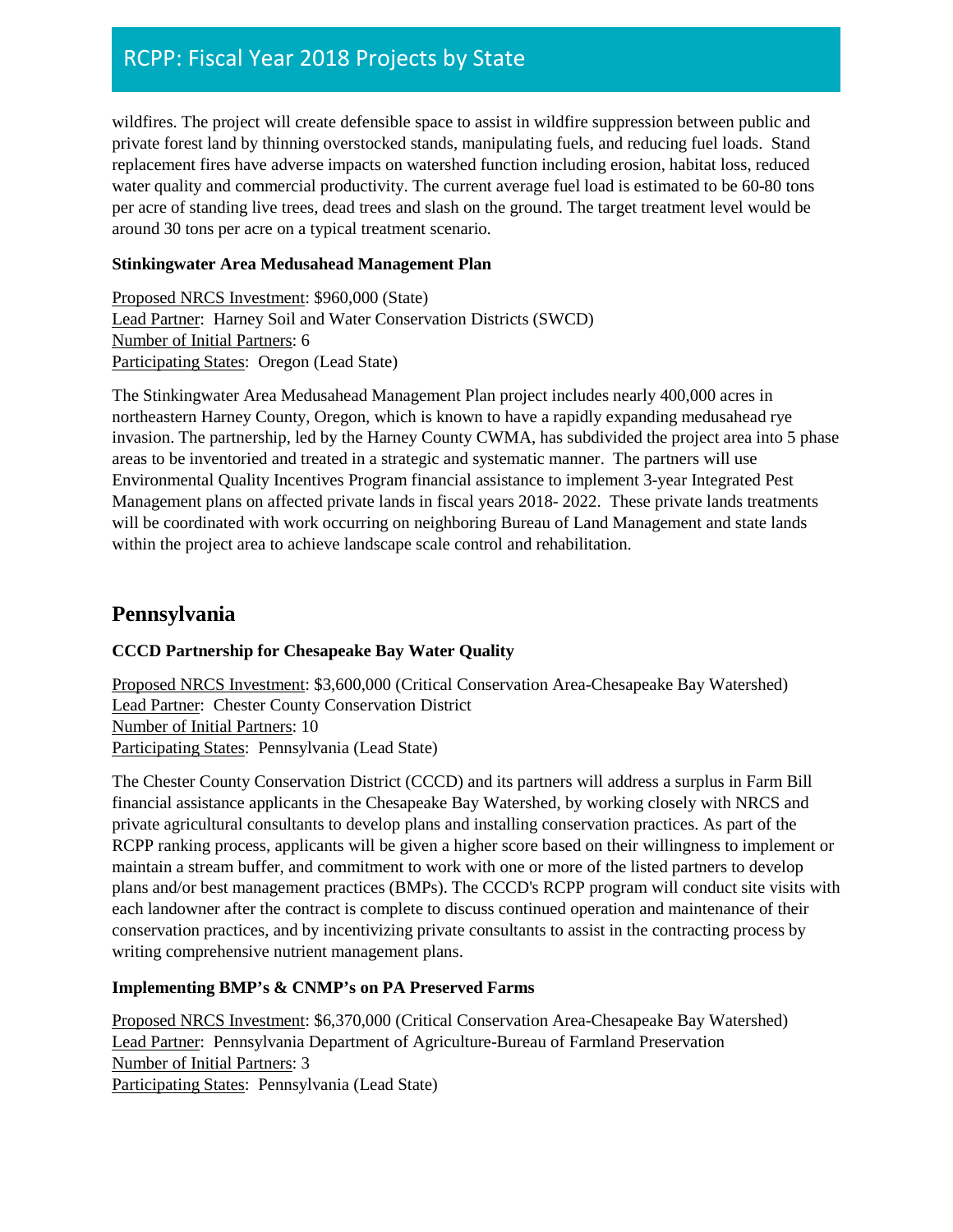The Pennsylvania Department of Agriculture and its partners will identify producers, including dairy farms, to work with NRCS conservation planning staff for installing conservation practices and implementing comprehensive nutrient management plans. Highest priority will be given to farmland preservation program applicants who will complete conservation practices as part of an approved conservation plan. Second priority will include farms already preserved; third priority will include any farm located in the focus area regardless of farmland preservation status. This proposal builds on successful projects which invested in livestock manure management practices on farms in high-priority landscapes. The project will assist producers to ensure that livestock and crop production are compatible with natural resource protection.

# **Rhode Island**

### **RI Farm Conservation Implementation**

Proposed NRCS Investment: \$800,000 (State) Lead Partner: Rhode Island State Conservation Committee Number of Initial Partners: 7 Participating States: Rhode Island (Lead State)

The Rhode Island State Conservation Committee and its partners will promote and encourage implementation of best management practices on statewide agricultural lands, and monitor the impacts on RI's surface water quality between 2018 and 2022. This project will: increase the implementation of agricultural best management practices statewide, improve water quality, expand the capacity of RI NRCS with focused technical assistance from CD Agricultural Technicians, emphasize under-utilized water quality and soil health practices for small-scale agriculture, pilot a one-on-one, on-site composting training for livestock owners in the Scituate Reservoir Watershed, and increase non-point source pollution mitigation throughout the state at a local level.

# **South Carolina**

### **Upstate Land Preservation Partnership**

Proposed NRCS Investment: \$770,000 (State) Lead Partner: Upstate Forever Number of Initial Partners: 1 Participating States: South Carolina (Lead State)

The Upstate Land Preservation Partnership project will lead a concerted effort, with the help of NRCS, to protect up to 930 acres of high priority farmlands through conservation easements. This area is the fastest growing area east of Texas, so project partners are seeking an effective solution for saving remaining farmland. The Oconee County Conservation Bank, the Keowee Toxaway Habitat Enhancement Program, and the North Saluda Watershed Protection Fund, along with local foundations, represent sustainable grant sources engaged to match Agricultural Conservation Easement Program financial assistance and technical assistance funds.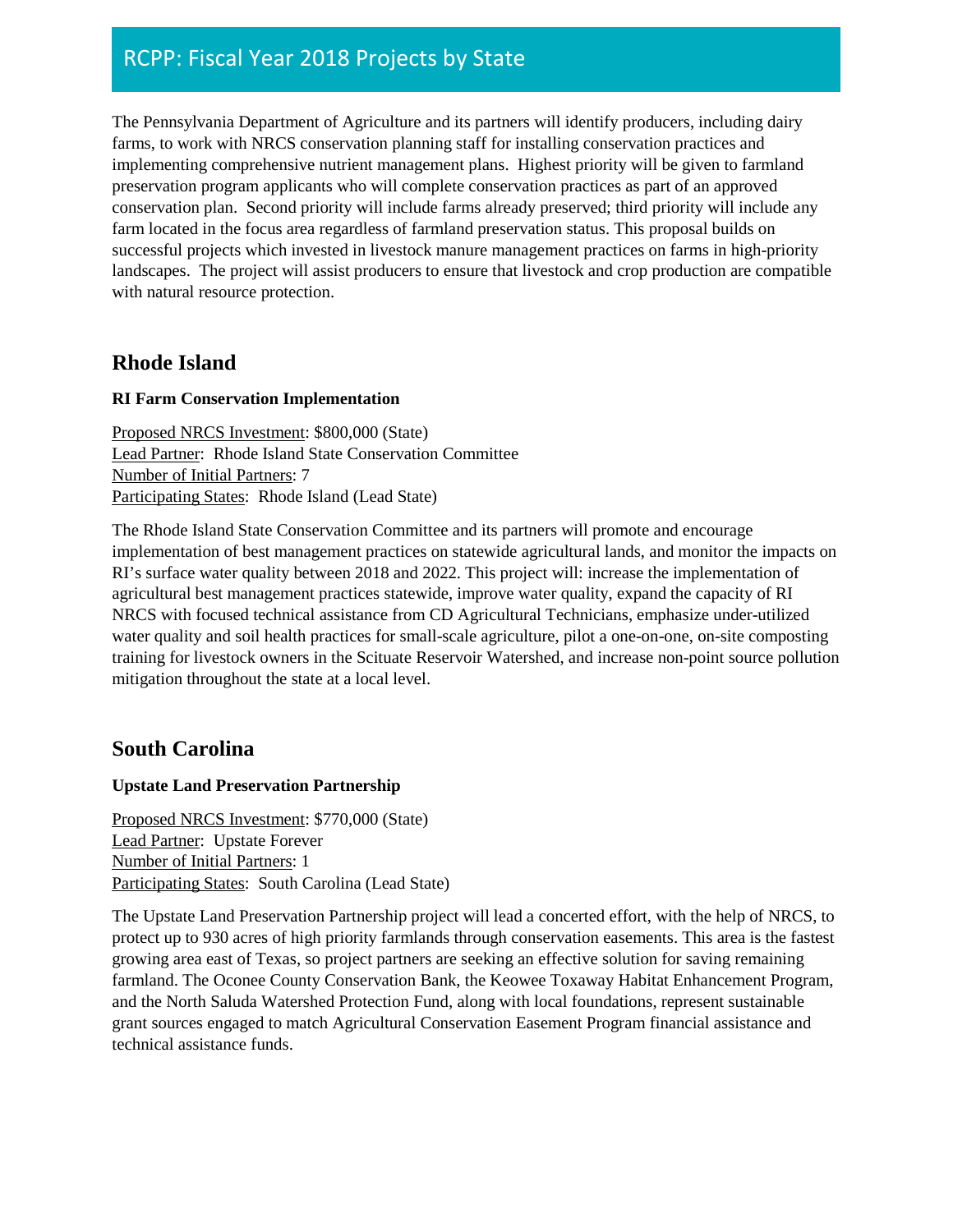# **Tennessee**

### **Advanced Precision Ag for Sustainable Conservation**

Proposed NRCS Investment: \$5,489,000 (Critical Conservation Area – Mississippi River Basin) Lead Partner: Security Seed & Chemical, Inc. Number of Initial Partners: 30 Participating States: Kentucky (Lead State) and Tennessee

The Cumberland River basin in Tennessee and Kentucky spans nearly 18,000 square miles and is home to nearly 2.5 million people. This project will occur in the Red River and Lower Cumberland watersheds, two of the 14 watersheds that make up the Cumberland River Watershed. Both surface water and groundwater impairments are a concern in the watershed with nutrients, bacteria, and sediment being the primary issues. The partners will work with producers to improve water quality by maximizing fertilizer uptake, preventing sediment and nutrient losses, using science based precision agricultural practices, and implementing high nutrient reducing structural practices. The partners' goal is to advance the implementation of on-farm precision agriculture practice to help ensure the sustainability, resilience, and continued productivity of the area's working lands while simultaneously improving the producer's bottom line. The partners assembled for this project are some of the most advanced, cutting edge companies in the U.S., which assures that both producers and NRCS staff will have access to the most up-to-date technologies available today. Another goal of this project is to work with NRCS to improve and update practice standards and enhancements, so they work better for producers and achieve higher results for the environment.

### **Reversing Declines in Grassland Biodiversity**

Proposed NRCS Investment: \$4,500,000 (National) Lead Partner: Central Hardwoods Joint Venture Number of Initial Partners: 11 Participating States: Indiana, Kentucky and Tennessee (Lead State)

The Central Hardwoods Joint Venture and its partners will use a multifaceted conservation program that will complement existing efforts to reverse the decline of grassland habitats in the Southeast U.S., especially near protected landscapes. The project seeks to recover populations of grassland bird species deemed in need of conservation attention by Partners in Flight, as well as the native biodiversity associated with the historic grassland landscapes of the Interior Low Plateaus ecoregion of Tennessee, Kentucky, and Indiana. Conservation efforts will include removal of woody cover and prescribed fire, reconversion of cropland or fescue pastures to native grasses, increasing forb-to-grass ratios, changing grazing intensities, and altering haying regimes.

### **Working Forests for Wildlife (KY, TN, VA)**

Proposed NRCS Investment: \$4,990,000 (National) Lead Partner: The Nature Conservancy, Kentucky Number of Initial Partners: 12 Participating States: Kentucky (Lead State), Tennessee and Virginia

Working Forests for Wildlife project seeks to conserve 25,000 acres of high priority forest in Kentucky, Virginia and Tennessee. By connecting forestland owners with The Nature Conservancy's existing carbon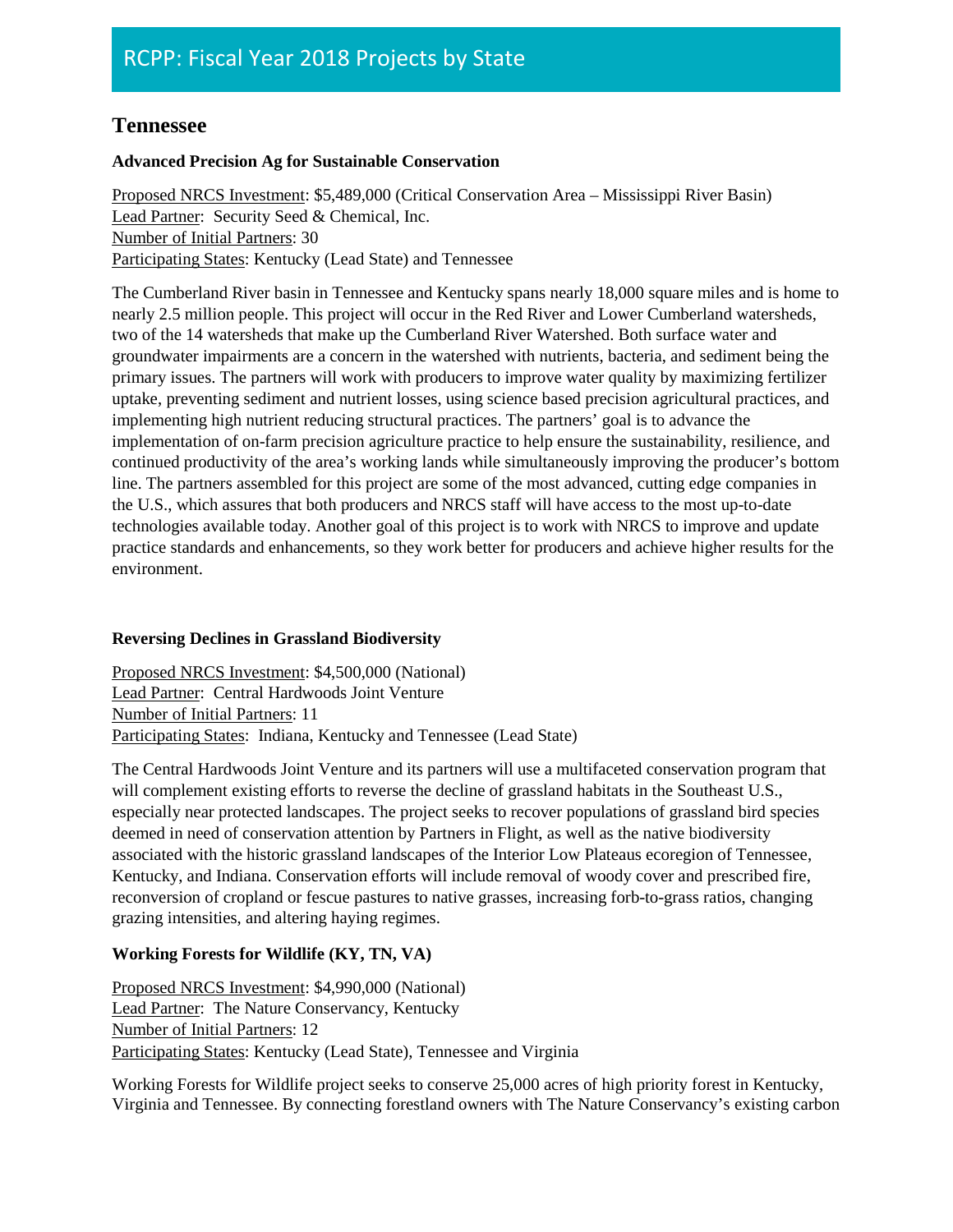markets, these forests can be managed to improve biological diversity and provide habitat for endangered species.

# **Texas**

### **Hill Country Headwaters Conservation Initiative**

Proposed NRCS Investment: \$5,150,000 (National) Lead Partner: Hill Country Conservancy Number of Initial Partners: 19 Participating States: Texas (Lead State)

The Hill Country region in the heart of Texas faces extreme drought and extreme flooding with increasing intensity and frequency. Climate change, compounded by development pressures and ecological vulnerability, threaten permanent damage to the region's rich natural resources, including water quality degradation and wildlife habitat loss. Like much of the rest of Texas, 95 percent of the Hill Country is privately owned; yet another conservation challenge. This project seeks to implement a replicable model for people and nature to thrive through thoughtful growth. Partners will use a combination of Environmental Quality Incentives Program, Conservation Stewardship Program, and Agricultural Conservation Easement Program funds to address the resource concerns innovatively by carefully vetting individual projects proposed through a structured application process.

### **Gulf Coast Water and Wildlife Conservation**

Proposed NRCS Investment: \$5,430,000 (National) Lead Partner: Ducks Unlimited, Inc. Number of Initial Partners: 15 Participating States: Louisiana (Lead State) and Texas

The Gulf Coast prairies, marshes and bays of Louisiana and Texas comprise one of North America's most productive land resource regions and are the most important migration/wintering areas for water birds. The landscape is threatened with more than 90% coastal wetland loss and a population forecast doubling to 50 million by 2050. Project partners will assist NRCS in Hurricane Harvey recovery efforts and address water quantity and habitat concerns in the Gulf Coast.

# **Utah**

### **Efficient Water Management for People and Wildlife (VR)**

Proposed NRCS Investment: \$4,280,000 (Critical Conservation Area-Colorado River Basin) Lead Partner: The Nature Conservancy Number of Initial Partners: 7 Participating States: Utah (Lead State)

Within five years, partners will implement three integrated, locally-led projects on the Virgin River in Utah, including modernization of Hurricane's water delivery systems and Washington City's return flow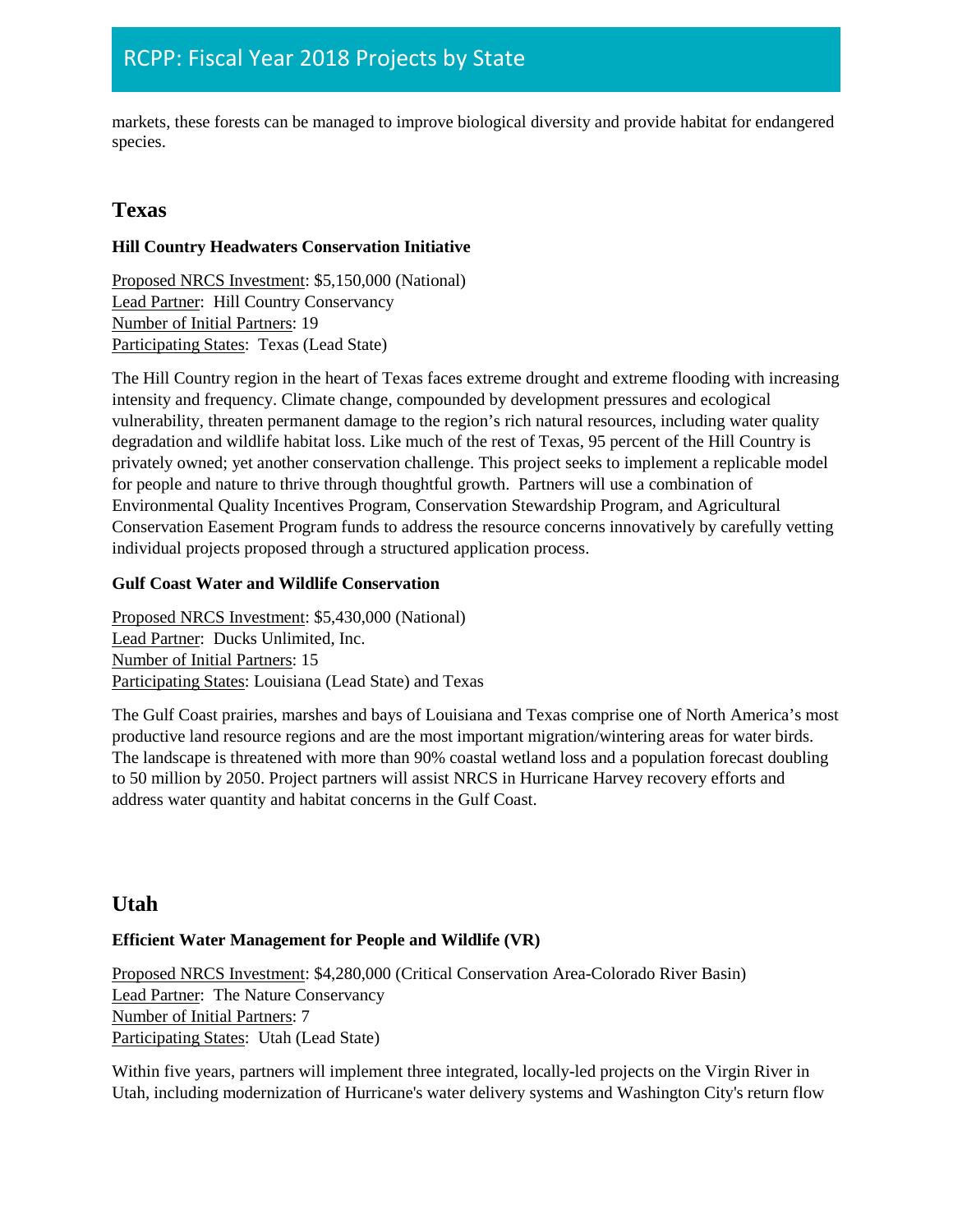system, and restoration of a key segment of river habitat for three federally-listed species (woundfin, Virgin River chub and southwestern willow flycatcher). The project will provide more efficient water management in a critically water-limited area with direct benefits to agricultural producers and the local community while also addressing vital habitat needs for wildlife.

### **Restoring Watersheds in Box Elder County**

Proposed NRCS Investment: \$1,440,000 (State) Lead Partner: Utah Department of Natural Resources – Watershed Program Number of Initial Partners: 11 Participating States: Utah (Lead State)

This project will address the declining sage-grouse population in western Box Elder County, as well as other resource problems in this part of the state. Identified threats include habitat degradation due to Pinyon/Juniper encroachment and spread of exotic invasive species, risk and impacts from catastrophic wildfire. These threats also impact livestock operators. The actions proposed to address these threats include habitat restoration by removing encroaching Pinyon and Juniper trees and controlling invasive weeds, wet meadow enhancement and post-wildfire rehabilitation.

### **Vermont**

### **Connecting the Connecticut River Watershed**

Proposed NRCS Investment: \$4,980,000 (National) Lead Partner: The Nature Conservancy Number of Initial Partners: 14 Participating States: Connecticut, Massachusetts (Lead State), New Hampshire and Vermont

This project addresses habitat for fish and wildlife, water quality and climate resilience in high priority aquatic and terrestrial sites across the four-state Connecticut River Watershed. Partners will work with land owners to improve and connect aquatic and riparian habitat; reduce sedimentation and nutrients; and identify and prioritize parcels of land that will safeguard water quality, protect riparian or wetland resources, and increase resiliency to climate change.

### **Nutrient Management Planning for Soil and Water**

Proposed NRCS Investment: \$800,000 (State) Lead Partner: Vermont Association of Conservation Districts Number of Initial Partners: 11 Participating States: Vermont (Lead State)

The Vermont Association of Conservation Districts (VACD) and its partners will extend its successful RCPP Nutrient Management Planning (NMP) program to help an additional 80 small farm operators enhance soil health, protect water quality, and improve farm viability. The program will primarily focus in the Lake Champlain Basin, where 35 percent of phosphorus loading has been attributed to cropland in the Lake Memphremagog and Long Island Sound watersheds. Livestock farmers will develop their own NMPs through the "Digging In" Nutrient Management Planning course offered by UVM Extension, utilizing the innovative goCrop software also developed by UVM. Approximately 16,000 acres will be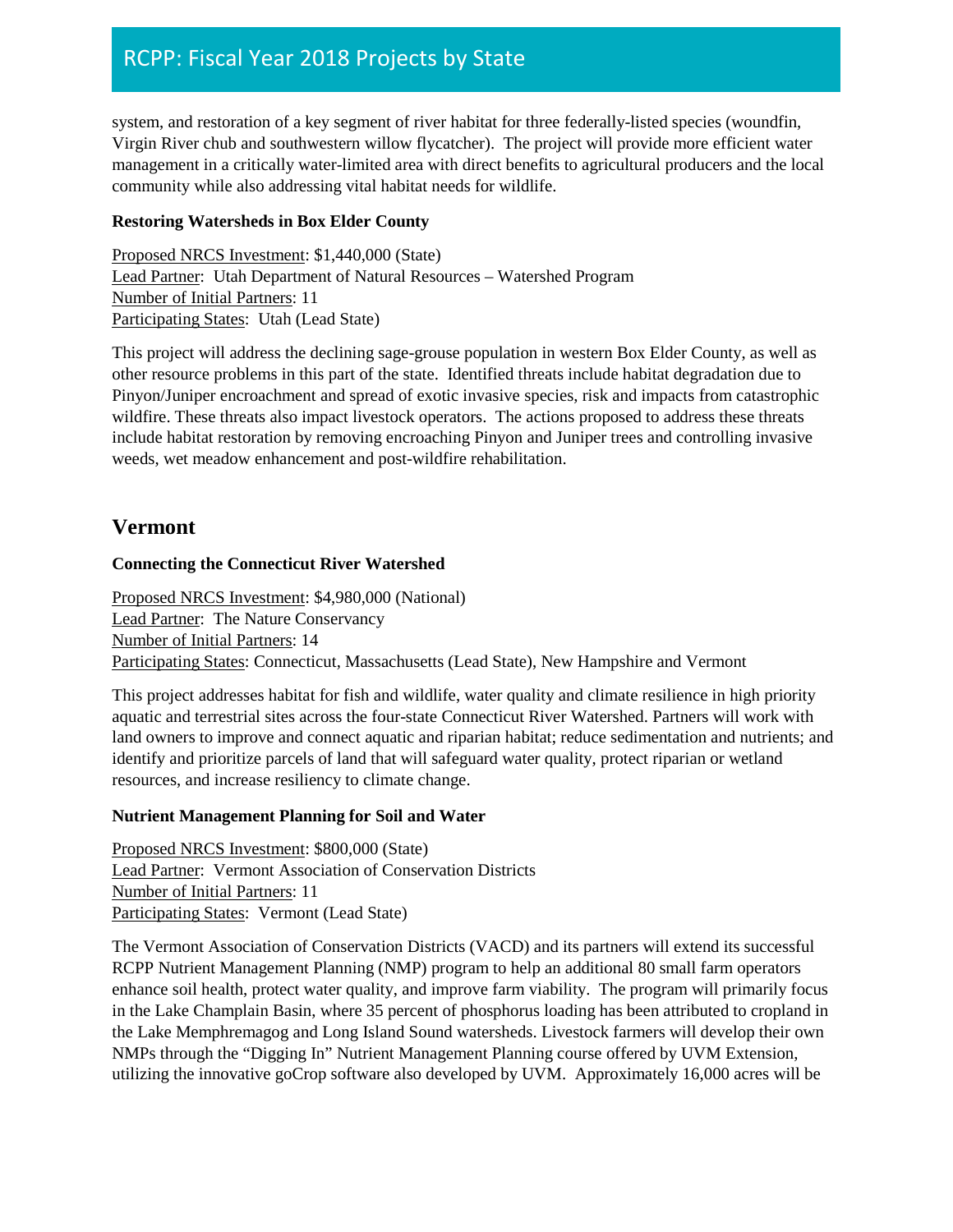treated with NMP, resulting in an estimated 12,210-ton reduction in sediment and 12,848-pound reduction in phosphorus loading to Vermont's surface waters over four years

# **Virginia**

### **Working Forests for Wildlife (KY, TN, VA)**

Proposed NRCS Investment: \$4,990,000 (National) Lead Partner: The Nature Conservancy, Kentucky Number of Initial Partners: 12 Participating States: Kentucky (Lead State), Tennessee and Virginia

Working Forests for Wildlife project seeks to conserve 25,000 acres of high priority forest in Kentucky, Virginia and Tennessee. By connecting forestland owners with The Nature Conservancy's existing carbon markets, these forests can be managed to improve biological diversity and provide habitat for endangered species.

### **Franklin County Dairy Ag and Water Protection**

Proposed NRCS Investment: \$850,000 (State) Lead Partner: Virginia Cooperative Extension Number of Initial Partners: 8 Participating States: Virginia (Lead State)

Franklin County is home to 41 dairy farms. Eighty percent of these farms are located less than 300 feet from streams that drains into two major TMDL waterways, the Pigg River and Blackwater River. Additionally, the average age of major on-farm structures is 60 years old furthering water quality and soil erosion concerns. Project partners will identify and rank farms based on proximity to water sources and water quality, soil erosion and health, ag viability and animal health, and wildlife protection. Funding will help support the relocation and building of manure storage, water runoff receptacles, and housing structures to an area outside the flood zone and away from stream banks.

### **Chesapeake Bay Farm Stewardship and Preservation**

Proposed NRCS Investment: \$6,080,000 (Critical Conservation Area – Chesapeake Bay) Lead Partner: Sustainable Chesapeake Number of Initial Partners: 5 Participating States: Delaware, Maryland and Virginia (Lead State)

The Chesapeake Bay Farm Stewardship and Preservation project supports a diverse three state partnership to accelerate the adoption of precision nutrient management and soil health practices. Financial and technical assistance will be focused where: 1) practices will have the greatest impact on Chesapeake Bay water quality: 2) farmers have demonstrated enthusiasm for these practices; 3) partner outreach and education and technical assistance efforts support financial assistance delivery; and 4) prime farmland are located. Funds from this project will make significant contributions to reducing nitrogen and sediment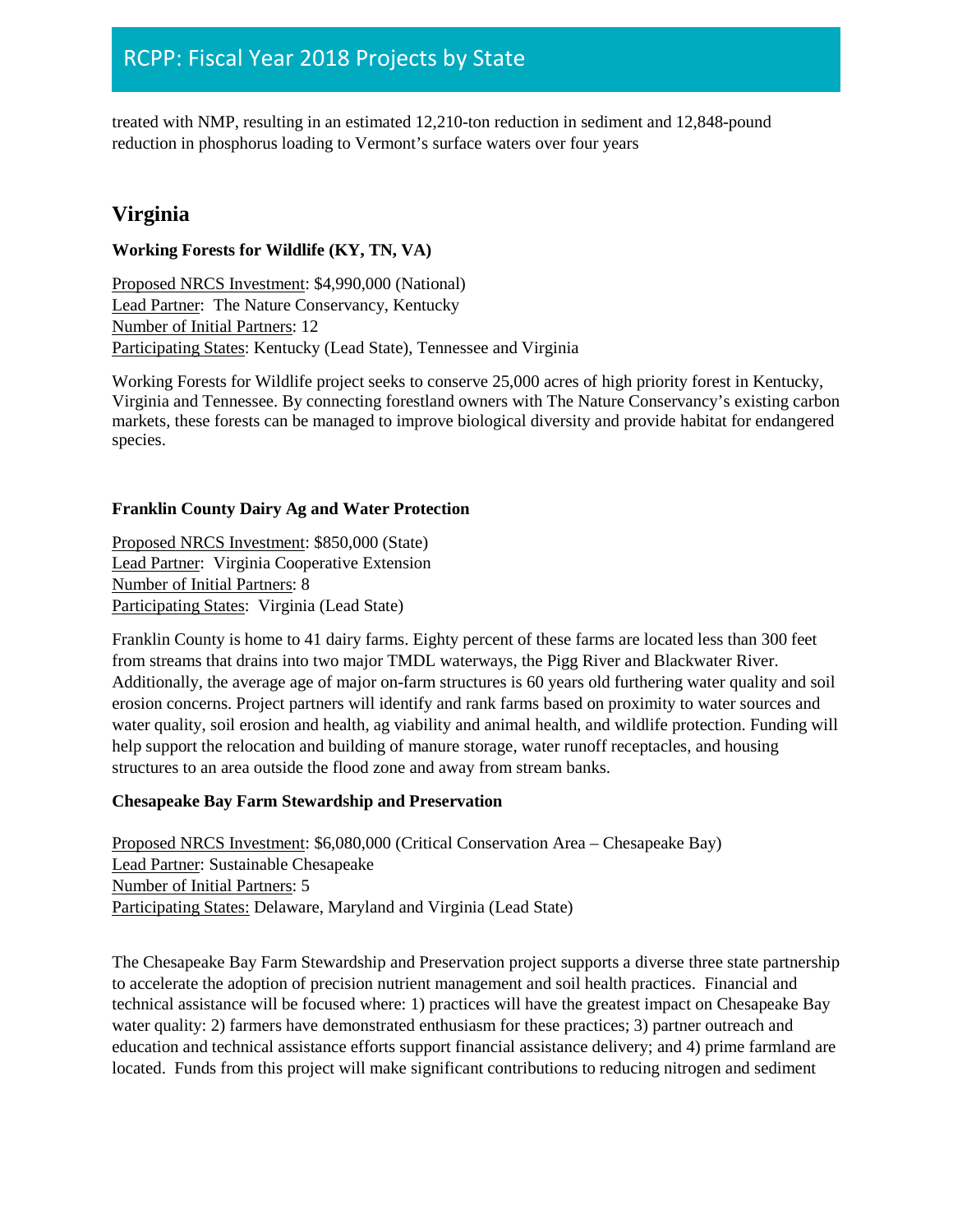loading to the Chesapeake Bay, helping the agricultural sector to meet Chesapeake Bay TMDL milestone goals.

# **Washington**

### **Upper John Day River Flow and Protection Project**

Proposed NRCS Investment: \$4,940,000 (Critical Conservation Area-Columbia River Basin) Lead Partner: Confederated Tribes of the Warm Springs Reservation of Oregon Number of Initial Partners: 7 Participating States: Oregon (Lead State) and Washington

The John Day River Flow and Protection Project seeks to improve irrigation efficiency to conserve water and increase flow, and ensure the future protection of these lands to enhance and improve overall watershed health, while maintaining agricultural practices throughout the landscape. Additionally, Confederated Tribes of the Warm Springs Reservation of Oregon and its partners seek to address inadequate habitat for fish and wildlife. Planned project components include irrigation efficiency improvements, irrigation ditch piping, diversion and culvert replacements, instream leases, fish screens installations, water measuring devices, channel reconnections to the mainstem John Day River, riparian fencing and planting, and instream restoration work. Multiple working lands conservation easements are in development to protect critical habitat for fish and wildlife along with keeping agricultural production in operation.

### **Whatcom County Working Lands Conserving Watersheds**

Proposed NRCS Investment: \$1,310,000 (State) Lead Partner: Whatcom County Number of Initial Partners: 4 Participating States: Washington (Lead State)

Whatcom County Working Lands Conserving Watersheds aims to protect working lands within identified priority watersheds in Whatcom County to help to stabilize the critical land base needed to maintain a long-term commercially significant agriculture industry. Many parcels within the priority watersheds are at risk of being developed to the degree where neither agriculture nor full ecosystem function can occur. Working Lands Conserving Watersheds will provide Whatcom County landowners financial incentives needed to keep their lands in production and will require actions are taken to address identified resource concerns.

# **Wisconsin**

### **Baraboo River Watershed II**

Proposed NRCS Investment: \$1,073,000 (Critical Conservation Area-Mississippi River Basin) Lead Partner: Sauk County Conservation, Planning and Zoning Department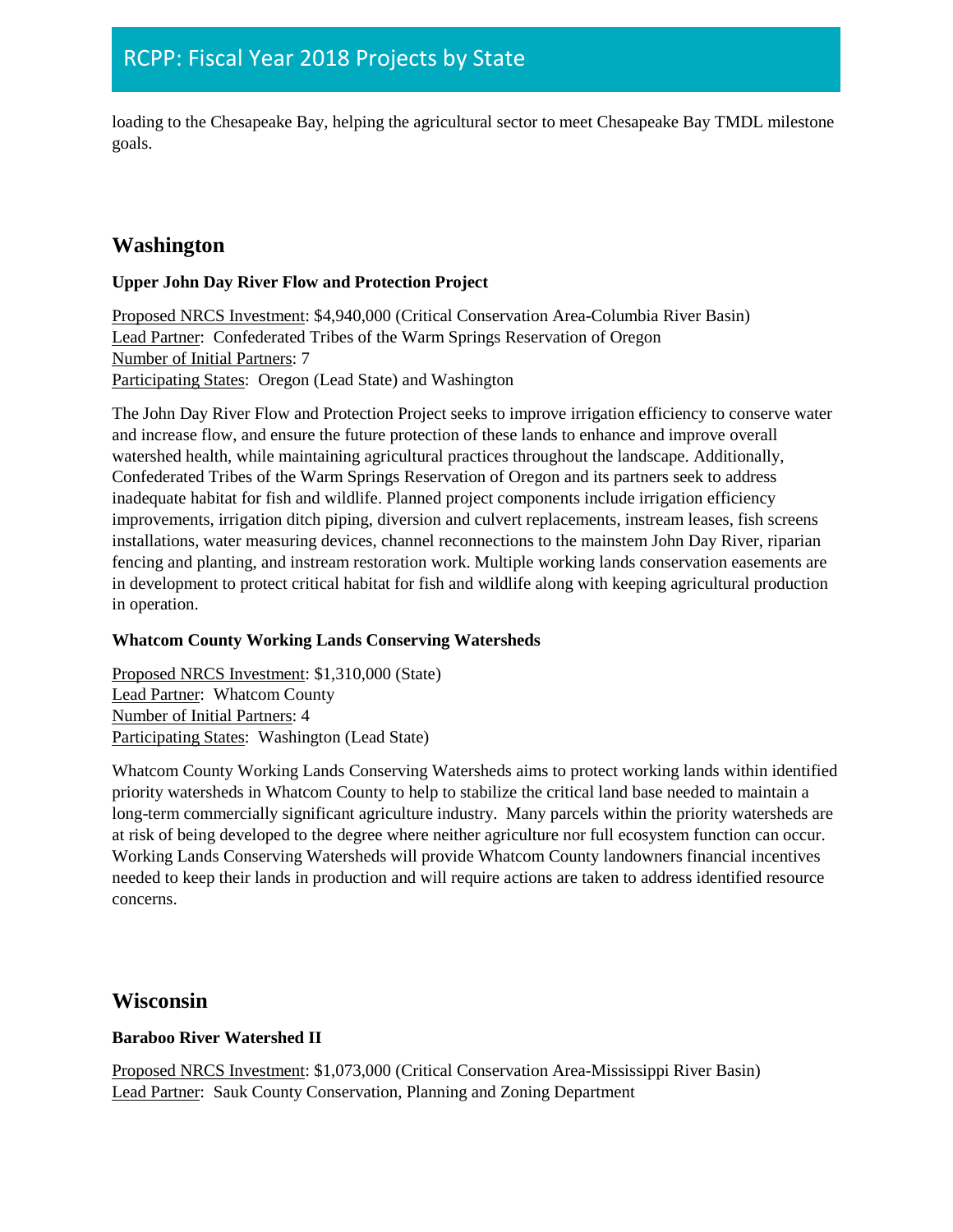Number of Initial Partners: 3 Participating States: Wisconsin (Lead State)

This project seeks to improve water quality within the Baraboo River Watershed in Sauk County and Juneau County in Wisconsin through the promotion and installation of soil and water conservation practices. The partners will target areas which contribute to phosphorus and sediment loading to surface waters. The Baraboo River has been identified as the second greatest contributor of total phosphorus loading to the Wisconsin River, which is a large tributary of the Upper Mississippi River.

### **Driftless Area Habitat for the Wild & Rare Phase 2**

Proposed NRCS Investment: \$9,203,000 (National) Lead Partner: Trout Unlimited Number of Initial Partners: 46 Participating States: Illinois, Iowa, Minnesota and Wisconsin (Lead State)

The Jo Daviess Conservation Foundation and its partners will target areas in the Driftless Area where land restoration and land protection will have the most positive impact on water quality by implementing permanent conservation practices that reduce pollution and sediment runoff into streams. RCPP funding will provide a new comprehensive, targeted regional approach to restoring cold-water streams and their riparian areas for the benefit of the many at-risk species. The project will assist landowners reduce pollution and sediment runoff through the adoption of key conservation practices. Agricultural Conservation Easement Program funding will purchase agricultural conservation easements to install permanent conservation practices such as riparian buffers and filter strips.

### **Little Plover River Watershed RCPP Project**

Proposed NRCS Investment: \$295,000 (State) Lead Partner: Village of Plover Number of Initial Partners: 5 Participating States: Wisconsin (Lead State)

This project will be the first in Wisconsin to apply groundwater modeling to help deliver conservation practices to the locations in the Central Sands region of Wisconsin which will most effectively address resource needs. The partners will use EQIP to install on-farm practices. Match funding will implement larger scale restoration and municipal and agricultural infrastructure improvements. Project outcomes will be improved instream flows and water quality, increased groundwater recharge, soil conservation, and improved fish and wildlife habitat.

### **Tall Pines Conservancy Farmland Protection Program**

Proposed NRCS Investment: \$524,000 (State) Lead Partner: Tall Pines Conservancy Number of Initial Partners: 6 Participating States: Wisconsin (Lead State)

This project, led by Tall Pines Conservancy (TPC), will use Agricultural Conservation Easement Program Agricultural Land Easements funding to acquire farmland easements at three different project sites in the watershed. Environmental Quality Incentives Program land practices will mitigate natural resource concerns at each project location. Additionally, Nutrient Management Plans will be developed as needed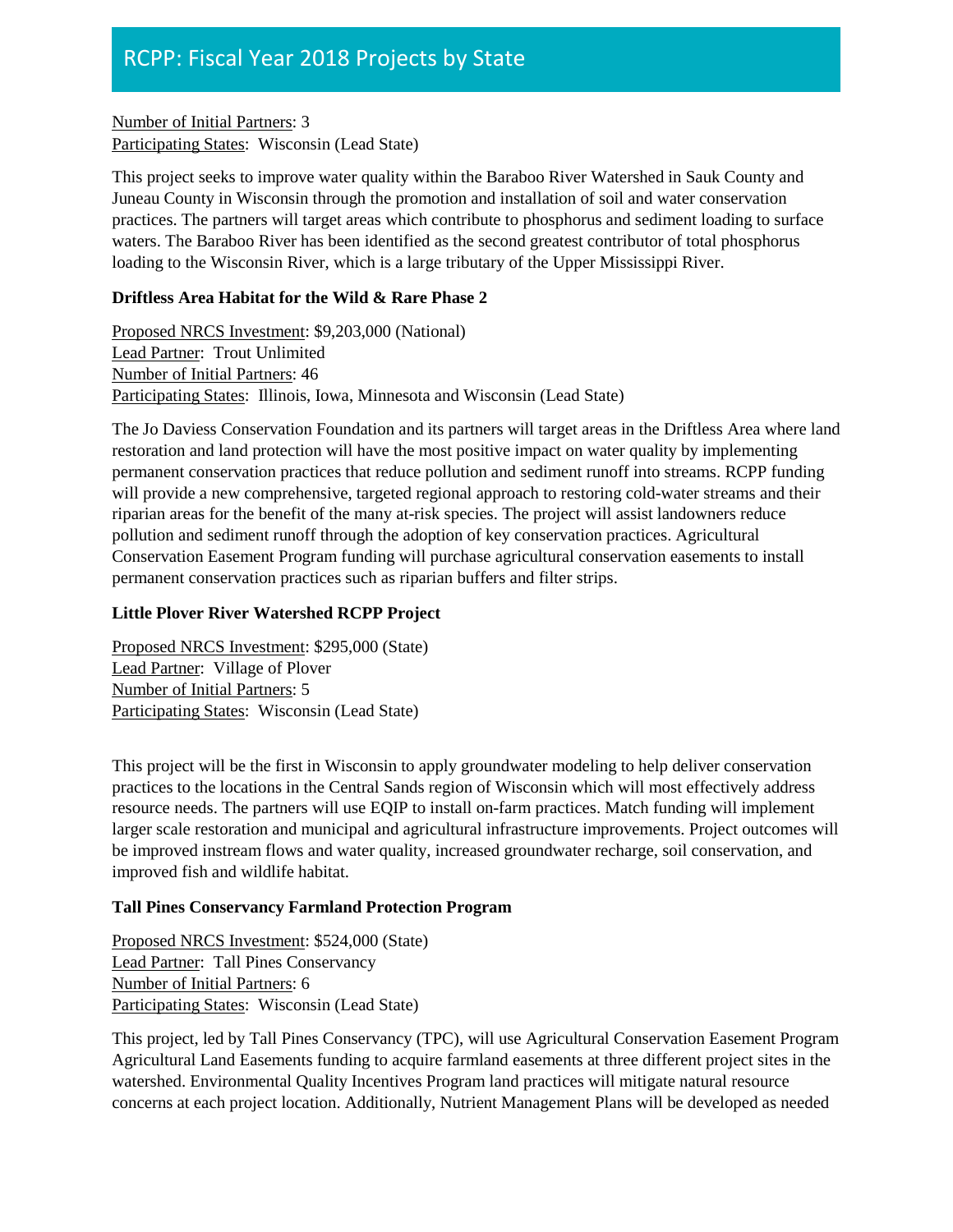to identify resource concerns at the project locations. The long-term project goals are to decrease soil reduction; improve habitat quality; and reduce loading of sediments, nutrients, and pollutants into tributaries and lakes in the Oconomowoc River watershed. This will be accomplished by implementation of practices that conserve soil and slow overland flow in agriculture, forestry, and urban areas.

# **West Virginia**

### **WV Soil Health Partnership**

Proposed NRCS Investment: \$1,000,000 (State) Lead Partner: West Virginia Agricultural Land Protection Authority Number of Initial Partners: 19 Participating States: West Virginia (Lead State)

The West Virginia Agricultural Land Protection Authority and its partners will focus this project in the 11 eastern counties in West Virginia. Characterized by long parallel valleys with numerous streams and exceptionally good soils, this region has 35 percent of the state's agricultural acreage and produces 75 percent of its agricultural income. In addition to water quality and soil health, farmland preservation is a key strategy for water and soil resource protection. The project seeks to establish easements on 600 acres of agricultural properties.

# **Wyoming**

### **Popo Agie River Watershed Health**

Proposed NRCS Investment: \$1,180,000 (State) Lead Partner: Popo Agie Conservation District Number of Initial Partners: 11 Participating States: Wyoming (Lead State)

The residents of Lander and the surrounding rural area rely on the Popo Agie River system as their primary source of drinking water, agricultural irrigation, stock water, fisheries, wildlife habitat and recreation. Some stream reaches in the watershed deemed impaired by the Wyoming DEQ and river flow in late summer slows to nearly a trickle in City Park. This project will build on the efforts of NRCS, Popo Agie Conservation District, the City of Lander, the USFWS Partners Program, Northern Arapaho and Eastern Shoshone Tribes, TNC, and others to accelerate project completion. Projects include innovative water use agreements, stream restoration, irrigation infrastructure improvement, off-stream water developments and other best management practices.

### **Securing the Grass Highway for Wyoming Migrations**

Proposed NRCS Investment: \$5,000,000 (National) Lead Partner: The Nature Conservancy Number of Initial Partners: 17 Participating States: Wyoming (Lead State)

This project focuses on addressing the most critical threats in the Greater Yellowstone migration corridors within Wyoming. GPS collar data will enable the project to target conservation efforts to benefit